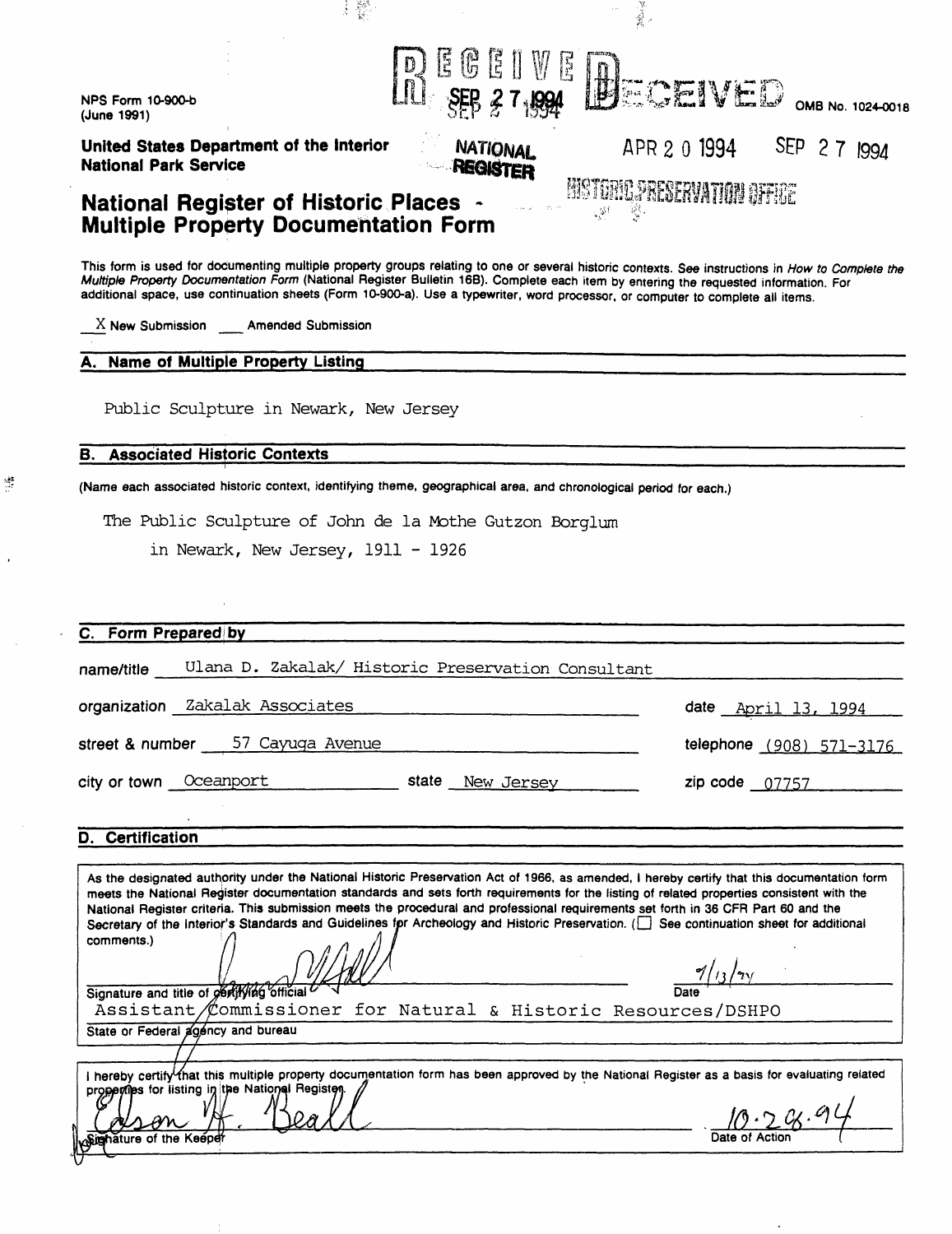#### Table of Contents for Written Narrative

Provide the following information on continuation sheets. Cite the letter and the title before each section of the narrative. Assign page numbers according to the instructions for continuation sheets in How to Complete the Multiple Property Documentation Form (National Register Bulletin 166). Fill in page numbers for each section in the space below.

 $\ddot{\phantom{a}}$ 

|    |                                                                                                                                                                                                                           | <b>Page Numbers</b> |
|----|---------------------------------------------------------------------------------------------------------------------------------------------------------------------------------------------------------------------------|---------------------|
| Е. | <b>Statement of Historic Contexts</b>                                                                                                                                                                                     | $E1 - E20$          |
|    | (If more than one historic context is documented, present them in sequential order.)                                                                                                                                      |                     |
| F. | <b>Associated Property Types</b>                                                                                                                                                                                          | $F1 - F2$           |
|    | (Provide description, significance, and registration requirements.)                                                                                                                                                       |                     |
| G. | Geographical Data                                                                                                                                                                                                         | Gl                  |
| Н. | Summary of Identification and Evaluation Methods<br>(Discuss the methods used in developing the multiple property listing.)                                                                                               | Hl                  |
| 1. | <b>Major Bibliographical References</b>                                                                                                                                                                                   | $I1 - I2$           |
|    | (List major written works and primary location of additional documentation: State<br>Historic Preservation Office, other State agency, Federal agency, local government,<br>university, or other, specifying repository.) |                     |

Paperwork Reduction Act Statement: This information is being collected for applications to the National Register of Historic Places to nominate properties for listing or determine eligibility for listing, to list properties, and to amend existing listings. Response to this request is required to obtain a benefit in accordance with the National Historic Preservation Act, as amended (16 U.S.C. 470 et seq.).

Estimated Burden Statement: Public reporting burden for this form is estimated to average 18.1 hours per response including the time for reviewing instructions, gathering and maintaining data, and completing and reviewing the form. Direct comments regarding this burden estimate or any aspect of this form to the Chief, Administrative Services Division, National Park Service, P.O. Box 37127, Washington DC 20013-7127 " and the Office of Management and Budget, Paperwork Reductions Project (1024-0018), Washington, DC 20503.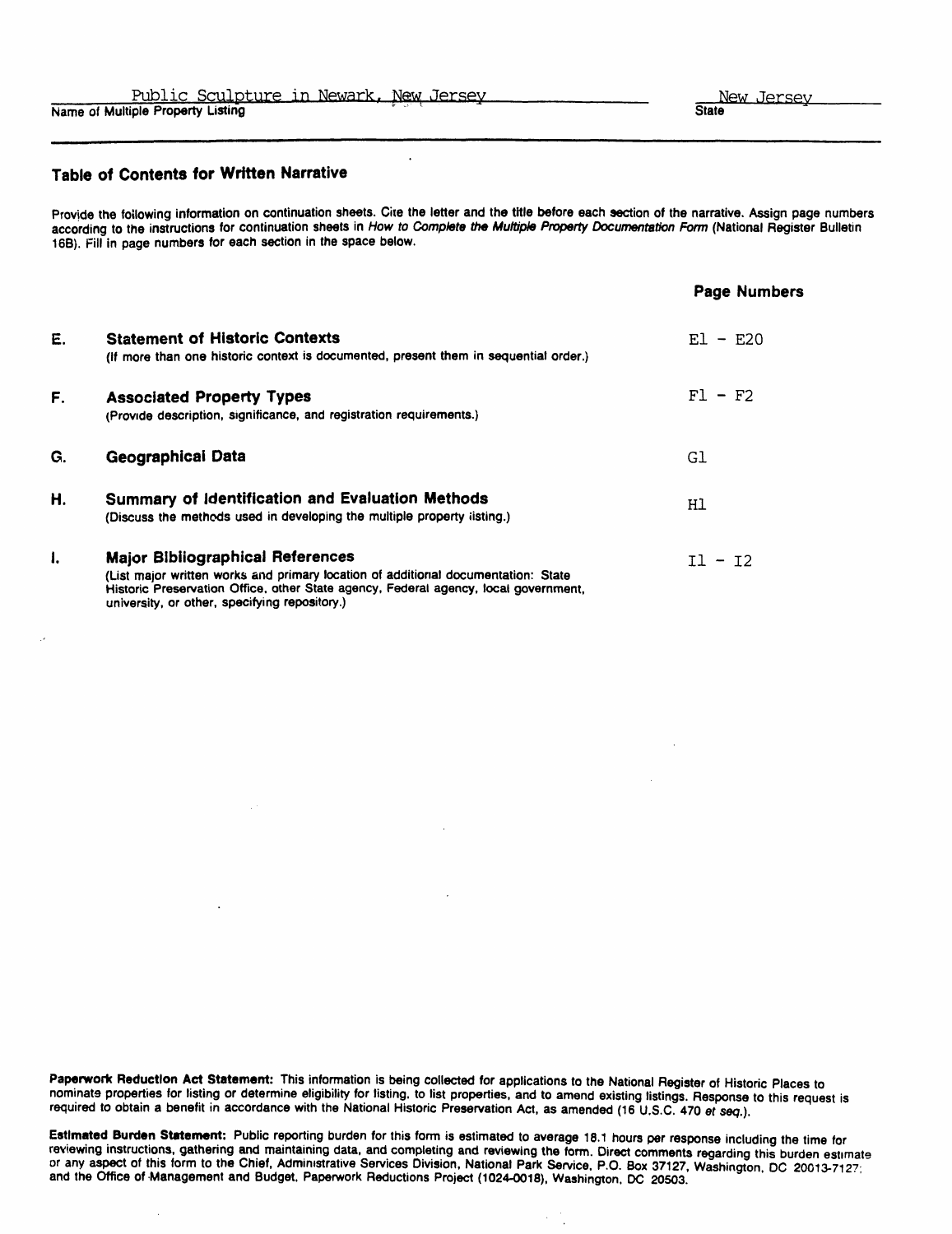$\frac{\sqrt{3}}{2}$ 

**United States Department of the interior** National Park Service

## **National Register of Historic Places Continuation Sheet**

RECEIVED 413 SEP 27199 **INTERAGENCY RESOURCES DIVISION NATIONAL PARK SERVICE**

Section number  $E_{max}$  Page  $E_{max}$ 

Public Sculpture in Newark, N.J. Newark, Essex County, New Jersey

E. Statement of Historic Contexts

This multiple property nomination addresses a single property type that contributed to the development of outdoor public sculpture in the City of Newark. This property type is the outdoor public sculpture of John de la Mothe Gutzon Borglum. All four of the sculptural pieces fall within the same historic context, "The Public Sculpture of John de la Mothe Gutzon Borglum, 1911-1926." The discussion of historic context is divided into three themes: 1) The evolution of public sculpture in the United States; 2) The evolution of public sculpture in the City of Newark; 3) The work of John de la Mothe Gutzon Borglum in Newark.

#### 1. The evolution of Public Sculpture in the United States

Public sculpture in the United States began as the most permanent way to honor the dead. The immigrant and native craftsmen, who carved the gravestones in the earliest cemeteries, laid the foundation for sculpture in America and prepared the country for the monuments and public art that would follow.

Artisan carvers brought their designs from Europe or copied them from pattern books or prints. As standards of living in the Colonies improved, European carvers immigrated to the United States, setting up shops to produce not only gravestones, but hand-carved fireplaces, lintels and mantels. With America's victory in the Revolutionary War, there was suddenly a flurry of activity to produce likenesses of its new leaders and monuments to its heroes. Native sculptors however, lacked the skills, technology, and the assistance necessary to produce public works. The absence of well-equipped, high quality quarries and foundries, as well as knowledgeable craftsmen made sculpture in the United States a difficult and expensive procedure.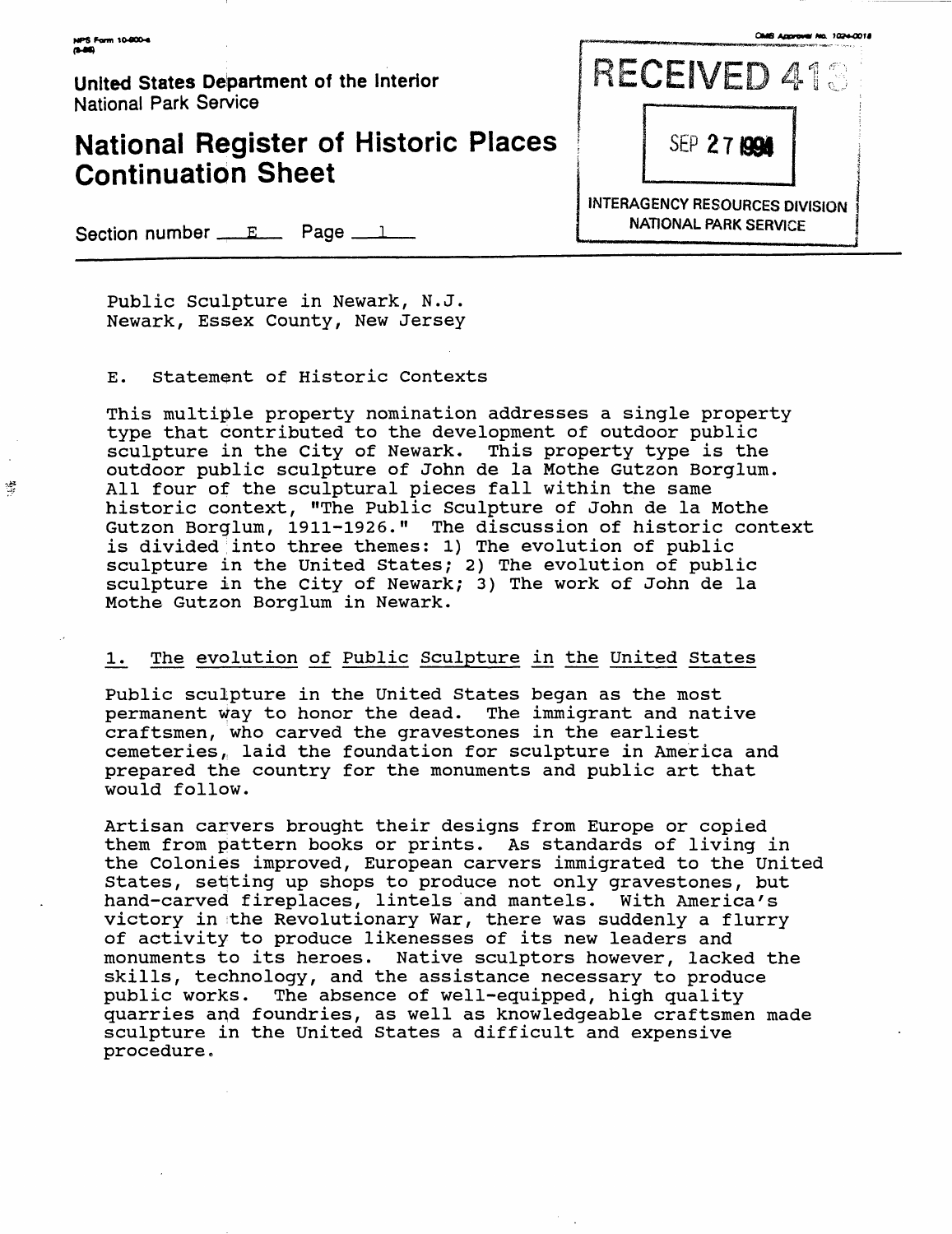嫖

United States Department of the Interior National Park Service

# National Register of Historic Places Continuation Sheet

Section number  $E$  Page  $2$ 

Public Sculpture in Newark, N.J. Newark, Essex County, New Jersey

Experienced European artists received many of the early sculptural commissions in the United States (Bogart 1989: 17). Some of the first monuments to the founding fathers were produced by France's leading sculptor of the eighteenth century, Jean-Antoine Houdon. In what may be called the earliest patronage of sculpture in America, the state of Virginia commissioned Houdon for representations of Lafayette in 1781 and Washington in 1785 (Taft 1930: 4). These sculptures, as well as others of the founding fathers, were important models for both patrons and sculptors in America (Reynolds 1988: 4).

At the turn of the nineteenth century, appropriate sculptural decoration was sought for the nation's new Capitol in Washington, D.C. A small contingent of Italian sculptors, followers of the great Antonio Canova, were imported to provide the neoclassical style firsthand to the new city.

As interest in the arts grew, academies of art were formed, particularly in New York and Philadelphia. Based on European models, these academies had great influence in establishing the European sculptural tradition in this country. Plaster casts of ancient Greek and Roman statuary were imported to establish greater awareness of the classical tradition in the new nation and to provide models of the human figure for training native artists (Reynolds 1988: 4).

Midcentury sculptors had to struggle for recognition in relative isolation, and the absence of commissions and of a . suitable supportive atmosphere prompted many of them to leave for Florence and Rome. By the 1820s and 1830s, the first wave of American expatriate sculptors had settled in Italy to be close to its ancient models, marble quarries, its artisan tradition of marble carvers, and an international community of artists. Expatriates like Horatio Greenough and Hiram Powers became successful by fashioning private works, such as portrait busts and ideal parlor statues. Several of them eventually received federally sponsored commissions. Nevertheless, they encountered continual difficulties gaining official support.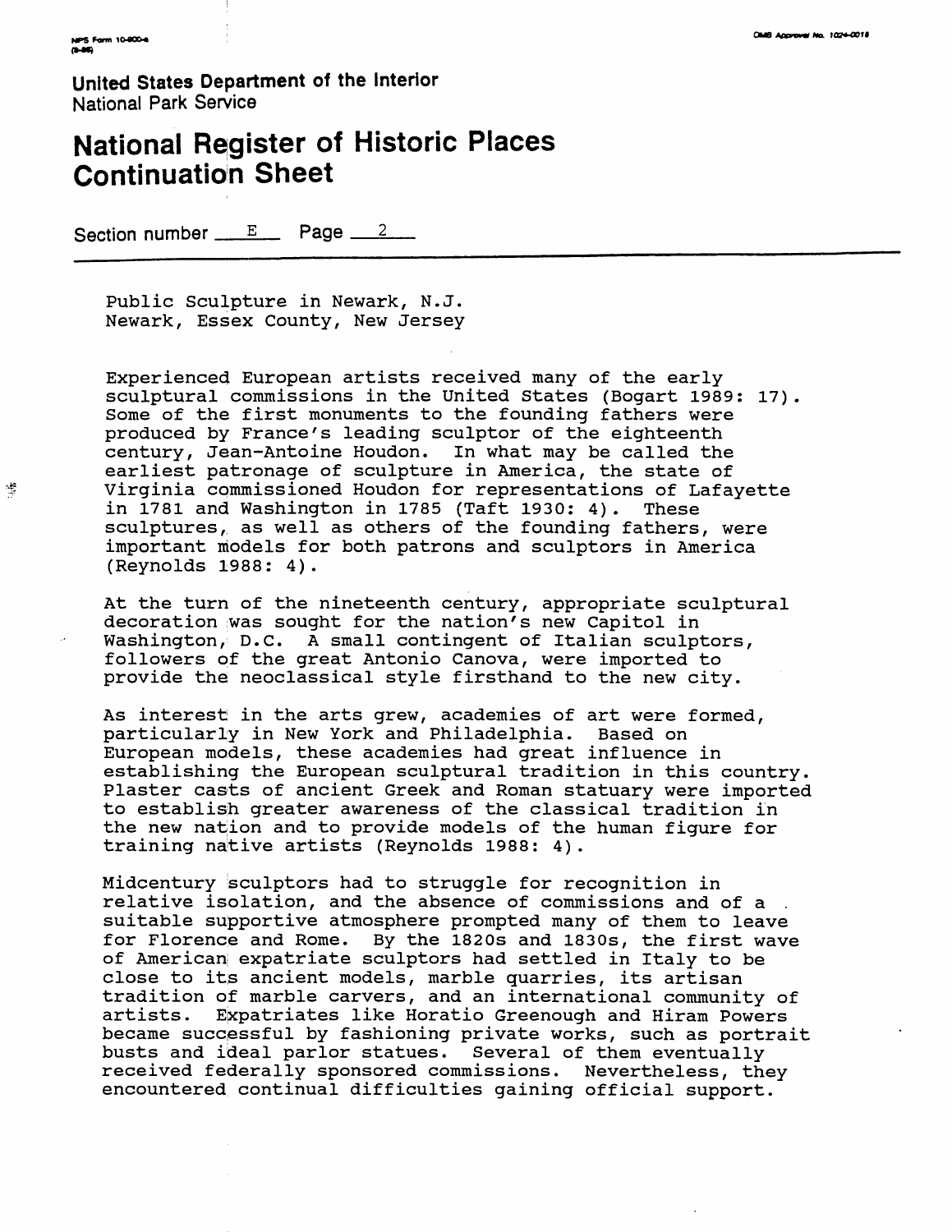醬

**United States Department of the Interior** National Park Service

# **National Register of Historic Places Continuation Sheet**

Section number  $E$  Page  $3$ 

Public Sculpture in Newark, N.J. Newark, Essex County, New Jersey

The years immediately following the Civil War witnessed a marked shift in attitude toward public sculpture and in the status of American sculptors. Several factors produced this change. The war aroused public emotions on behalf of the popular national cause, which seemed to demand expression in monumental symbols. At the same time, new and better opportunities for artistic training bacame available in France. Third, a core group of highly talented and charismatic artists connected with influential New York elites helped to establish sculpture as an organized, repected profession (Bogart 1989: 19).

The Civil War was the primary impetus in turning Americans toward sculpture. Few places had gone untouched by the pain of the conflict. Even before the war ended, there emerged an unprecedented and widespread demand for commemorative monuments. Initially, many of these were standarized, relatively inexpensive, custom-order images of soldiers on pedestals. Most clients cared little that the statues were often crudely rendered; what was important was to pay proper and immediate respects to the men who had sacrified their lives (Bogart 19^9: 19).

But while small towns might be willing to make do with massproduced figures, New York's wealthy, sophisticated post-war citizenry demanded high quality work. In the 1860s, there were still only a handful of American sculptors considered sufficiently skilled to make public monuments. These included John Quincy Adams Ward (1830-1910), who before 1890, enjoyed a virtual monopoly on major public commissions in New York. By 1893, he had become the "Dean" of American sculptors. His Indian Hunter (unveiled 1869), was the first work of American sculpture installed in Central Park. Ward's accomplishments paved the way for a new, younger generation of American sculptors, such as Augustus Saint-Gaudens and Olin Levi Warner (Bogart 1989: 20).

In 1863, major administrative and curricular changes at the Ecole des Beaux-Arts in Paris resulted in its becoming the foremost center for training in the fine arts. The reforms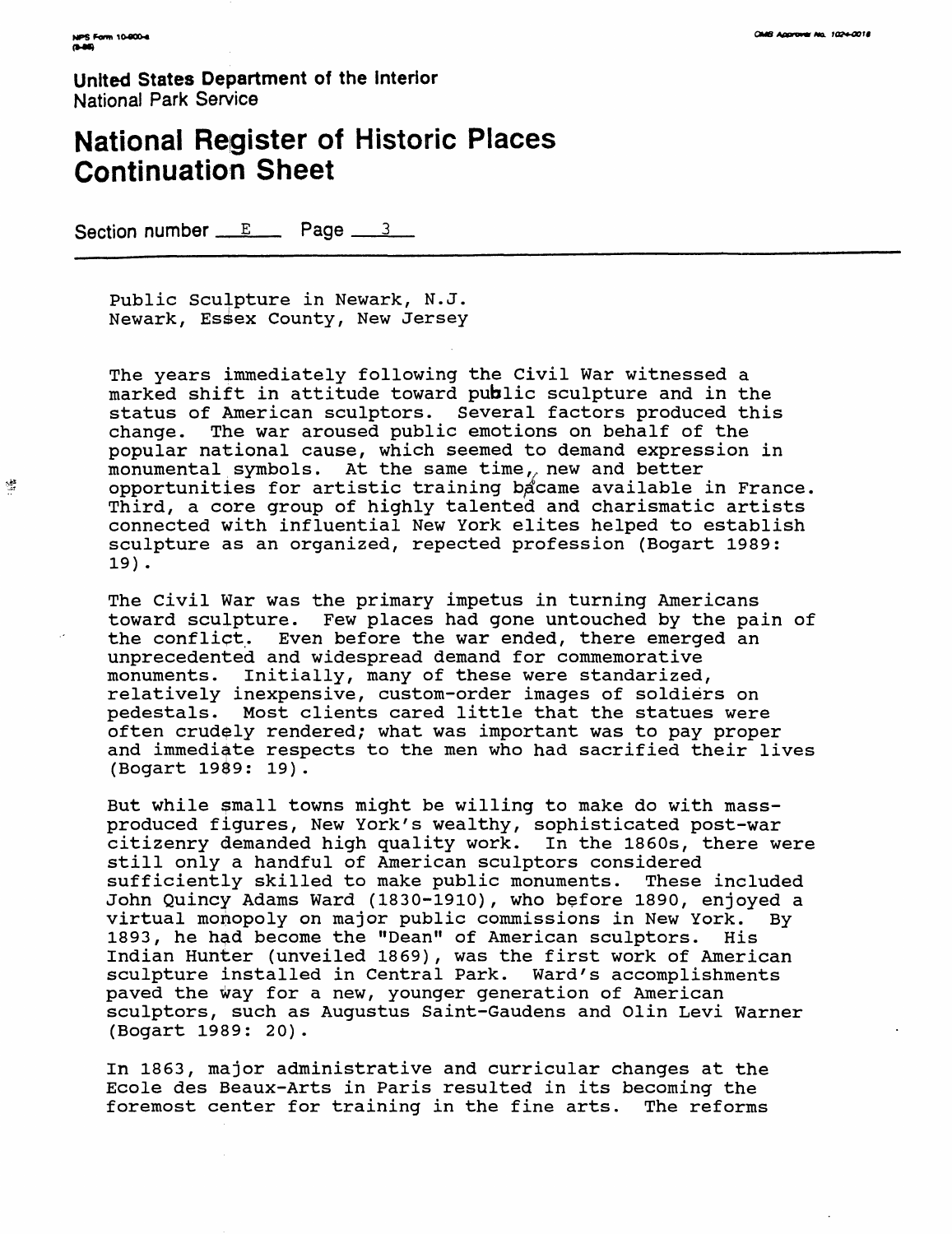博

**United States Department of the interior** National Park Service

# **National Register of Historic Places Continuation Sheet**

Section number  $\mathbb{E}$  Page  $\frac{4}{4}$ 

Public Sculpture in Newark, N.J. Newark, Essex County, New Jersey

altered the school's organization and programs in a way that made it much easier for foreign students to attend. About the time of the nation's Centennial in 1876, American artists began to study in Paris rather than as previously in Rome or Florence. As a consequence of this training, largely influenced by the Ecole des Beaux-Arts, they abandoned neoclassicism and also the simplicity of mid-nineteenth century naturalism;, choosing instead a heightened realism, drama, and compositional complexity. Encouraged to collaborate with architects;, French-trained American sculptors returned home with new skills and sensibilities.

Bronze replaced marble as the popular medium, providing American sculptors both at home and abroad with new flexibility in producing the great outdoor monuments to its heroes and leaders that the post-Civil War era demanded. Foundries in America that had been originally engaged in military and domestic production were now making sculpture-even such monuments as the equestrian statue of George Washington in Union Squre Park in New York. Henry Kirke Brown's statue, erected in; 1856, was New York's first oudoor bronze, and it exemplifies the simple and direct naturalism characteristic of America's first native school of sculpture (Gayle 1988: 1). With time, advances in bronze-casting techniques in European foundries made it possible to reproduce subtleties in modeling never before achieved. American foundries started to compete, and the domestic quality of casting improved.

Sculptors in the late nineteenth century gradually developed a sense of cpmmon identity and purpose that allowed them to assert their influence. Several factors converged to make this possible: the amassing of great personal fortunes; the ascent of a group of influential professional architects; and the early success of several leading figures, such as Augustus Saint-Gaudens, Frederick MacMonnies, and Daniel Chester French (Bogart 1989: 27).

Augustus Saint-Gaudens, one of the first sculptors to import the Beaux-Arts style to America, helped change the course of American monumental sculpture with his celebrated Farragut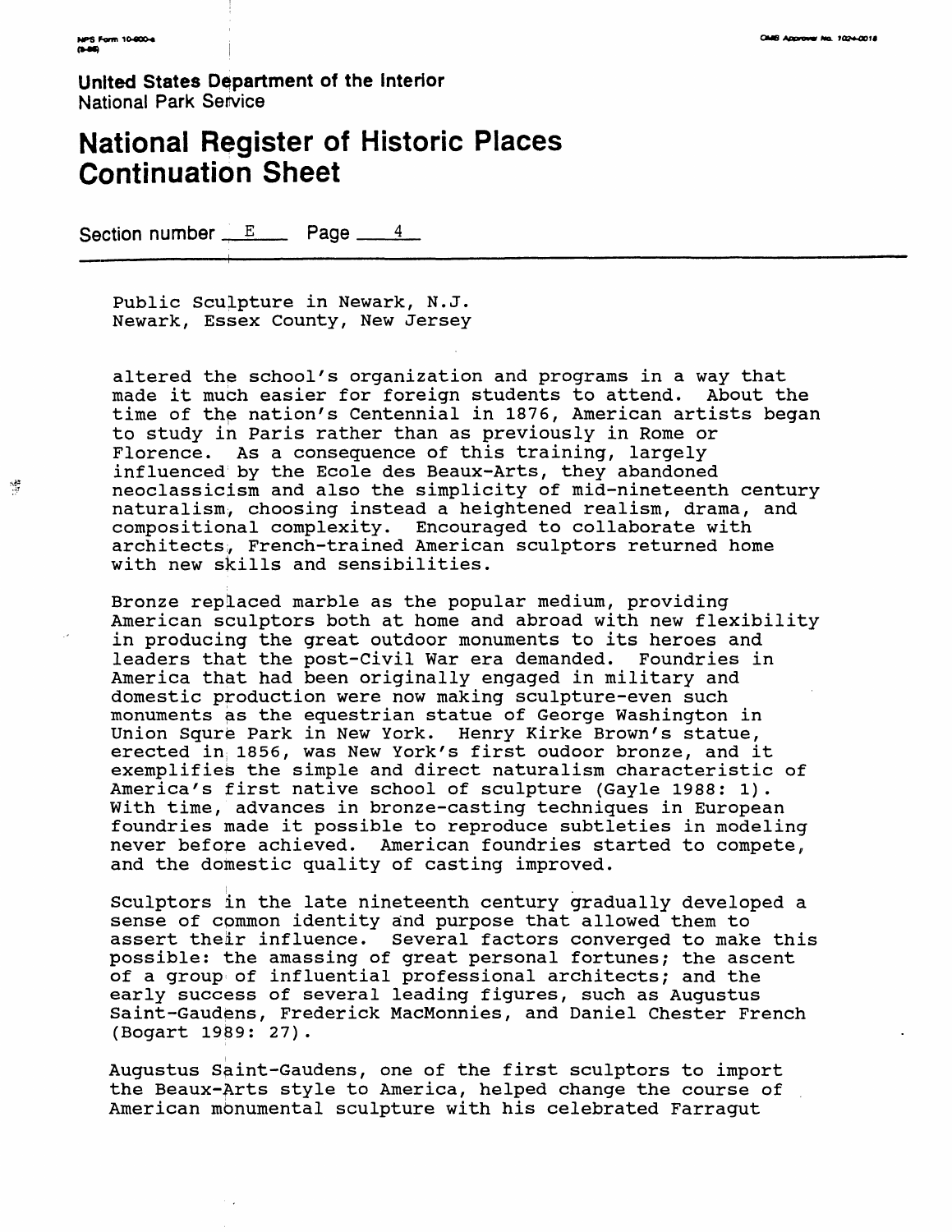導

**United States Department of the interior** National Park Service

# **National Register of Historic Places Continuation Sheet**

Section number  $E$  Page  $5$ 

Public Sculpture in Newark, N.J. Newark, Essex County, New Jersey

Monument of 1881 located in Madison Square (Gayle 1988: 1). He was also responsible for disseminating the ideals of the Ecole des Beaux Arts by training sculptors at home. MacMonnies entered into collaborative relationships with Saint-Gaudens and Stanford White which resulted in several important New York monuments. French's priveleged background helped forge French's priveleged background helped forge connections with other elite groups. The immigration of German and Austrian sculptors proved significant as well. These foreign-born artists set new standards of excellence as well as added cultural variety, and worked actively to form and maintain a professional community to promote the civic benefits of municipal art. Some of the most important foreign-born artists of this period include Karl Bitter and Isidore Konti (Bogart 1989: 37) .

By the late 1880s, the creation of enormous family fortunes fostered new civic values and institutions and resulted in the substantial development of America's great cities. Wealthy families prided themselves on conspicuous display. Envisioning themselves as modern-day Medicis, they hired a new generation of professional architects to design opulent homes. Their attempts to create associations with Renaissance culture and civilization extended into the public sphere. Their admiration of the great Italian city-states led them to an unprecedented concern witih civic ideals, and prompted the formation of numerous clubs, libraries, museums and other cultural institutions.

The period of time between the Philadelphia Centennial of 1876 and the First World War, was the era of the great world fairs, which provided sculptors with unprecedented opportunities for dramatic arid expansive figural and decorative sculpture. The National Sculpture Society, founded in 1893, institutionalized Beaux-Arts style in the United States, and the style and the society dominated sculpture for public works until the beginning of the next century. The majority of America's great city monuments and statues were erected following the Philadelphia Centennial, during the period known as the American Renaissance, 1876-1917 (Gayle 1988: 1).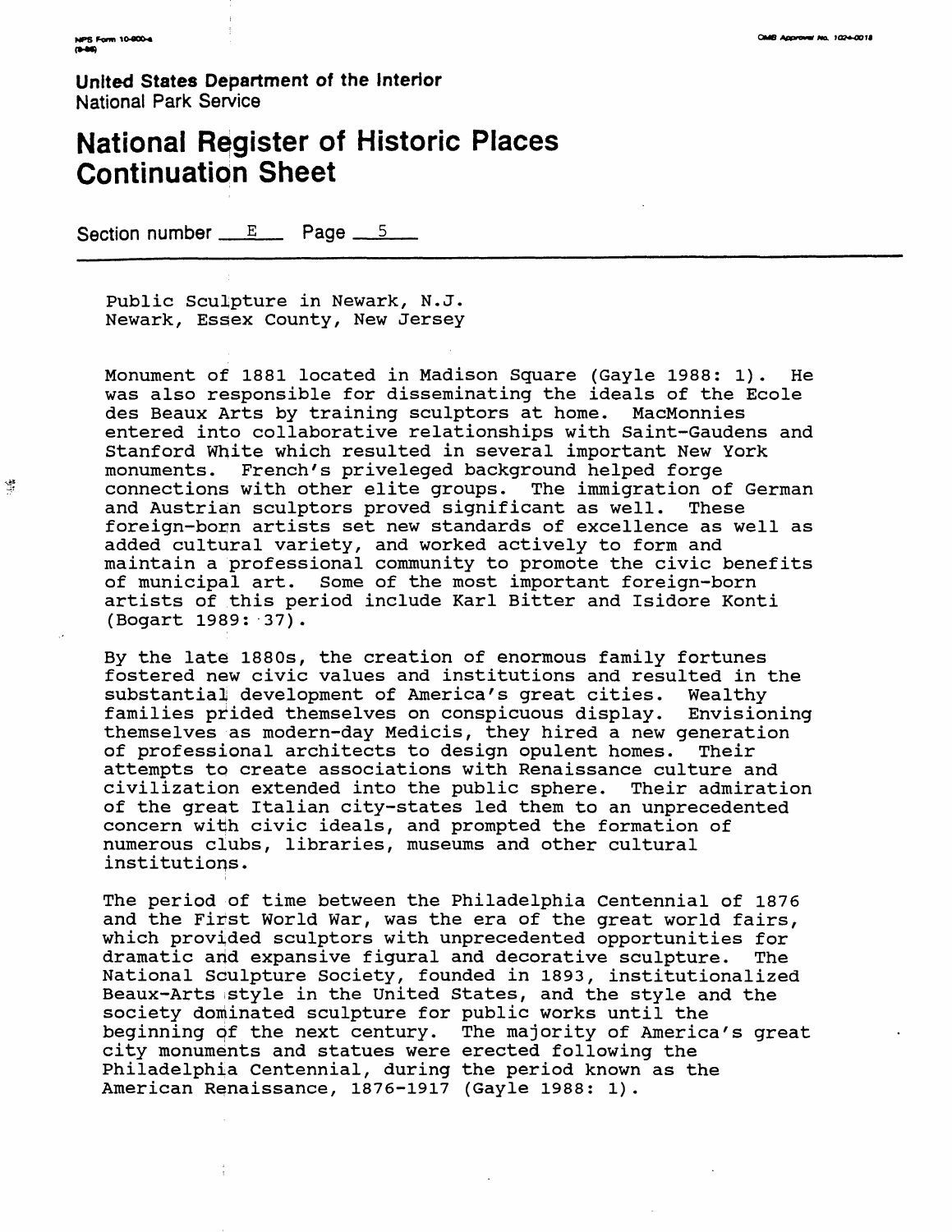$\frac{\Delta E}{\Delta t}$ 

**United States Department of the Interior** National Park Service

## **National Register of Historic Places Continuation Sheet**

Section number  $E$  Page  $6$ 

Public Sculpture in Newark, N.J. Newark, Essex County, New Jersey

#### 2. The evolution of Public Sculpture in the City of Newark

The evolution of public sculpture in Newark parallels that of the major metropolitan areas of the United States. In the first two centuries of the history of the city, plastic art was confined tp the realm of the cemetery stonecutter. It was not until the last quarter of the nineteenth century, that the residents of Newark took an interest in beautifying their city, although there are some memorials which pre- and post-date the period of the American Renaissance. A majority of the Newark monuments are dedicated to "the hero" - the soldier, statesman, religious figure, philanthropist or industrial pioneer. Numerous ideal figures also occur. The time span of Newark sculpture is loosely a century. The most recent statue, one of Christopher Columbus, was unveiled in 1972, the earliest, the Philip Kearny portrait statue, in 1873. Only four pieces of public sculpture were completed before 1900, with the majority unveiled between 1900 and the First World War (Newark Museum Quarterly, Winter 1975: 1).

The first public sculpture placed within the city was the 1873 statue of "Philip Kearny" by Henry Kirke Brown (1814-1886). The bronze statue, originally commissioned by the State of New Jersey for Statuary Hall, was on exhibit in the State House in Trenton before being relegated to a cellar where it was found in 1879. A committee of Civil War veterans under the chairmanship of Cortlandt Parker arranged to have the work brought to Newark. Generals Grant and McClellan were present at the dedication ceremonies in 1880 (Newark Museum Quarterly, Winter 1975: 10). The statue was placed in Military Park, moved in 1925 to accomodate the "Wars of America" sculpture and repositioned in 1961.

The next statue to be placed in the city of Newark, was the bronze figure of "Seth Boyden," by Karl Gerhardt (1853-1940). Similar to the Kearny statue in composition, i.e., a full figure on an architectural pedestal, the sculpture shows an apron-draped Boyden at work inventing, with a mallet and anvil at his side. Unveiled in 1890, the statue is located in Washington Park. Gerhardt was also the sculptor of the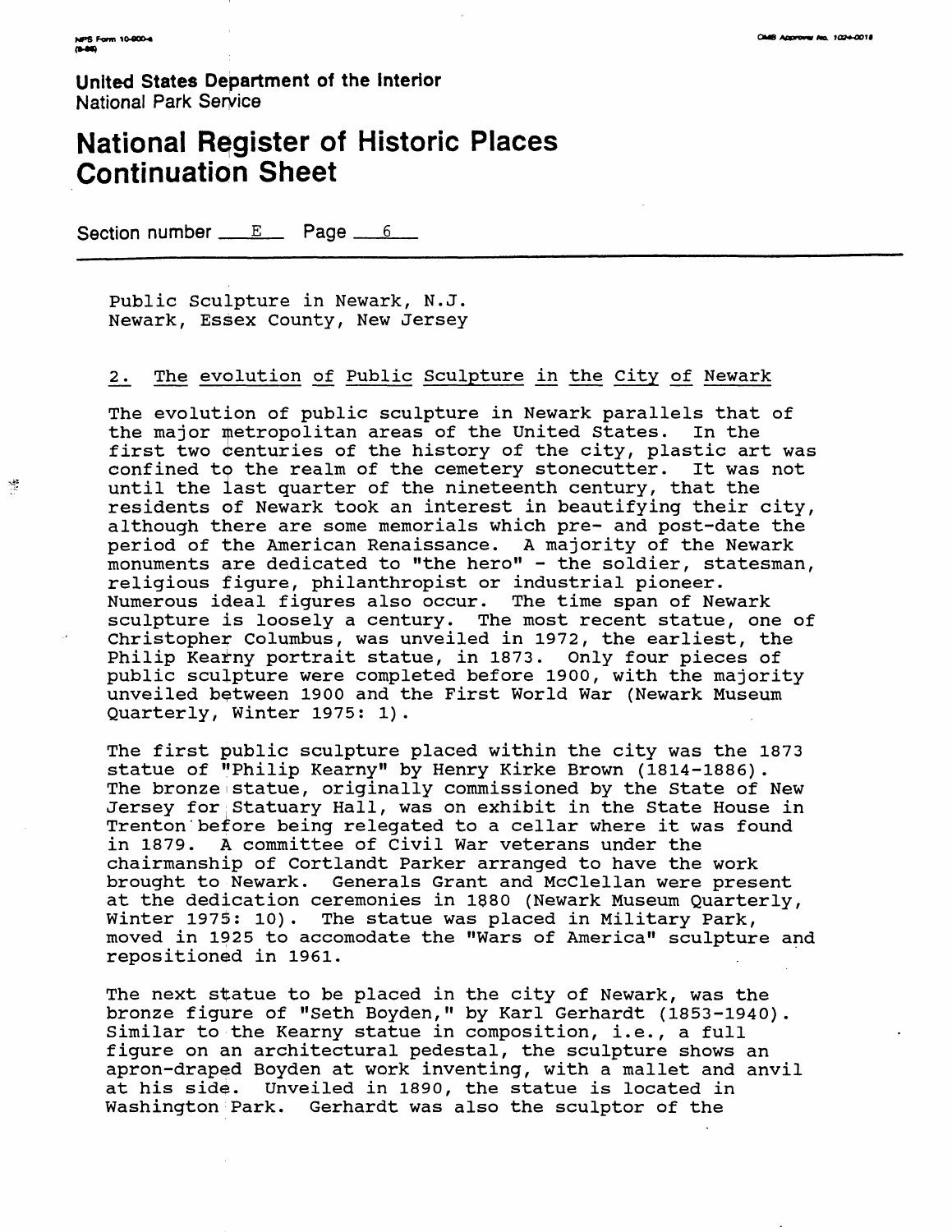德

**United States Department of the Interior** National Park Service

# **National Register of Historic Places Continuation Sheet**

Section number  $E$  Page  $7$ 

Public Sculpture in Newark, N.J. Newark, Essex County, New Jersey

"Frederick T. Frelinghuysen" statue in Military Park. The 1904 bronze statue shows a contemplative Frelinghuysen with one hand resting on a draped column. The statue was erected by the Citizens of Newark through the Board of Trade.

A work of one of the earliest American sculptors, John Quincy Adams Ward (1830-1910), the bust of "Abraham Coles," can be seen in Washington Park. Ward was a student of Henry Kirke Brown and assisted in the casting of Brown's Union Square "Washington," the first public sculpture placed in New York City. Unveiled in 1897, the bronze bust of Coles is situated on a tall marble pedestal with a bronze plaque attached to its front. Ward was also the sculptor of the "Indian Hunter," the first public sculpture to be located in Manhattan's Central Park, the statue of "Henry Ward Beecher" in Brooklyn, and "Horace Greeley" in City Hall Park, among others. The bust was commissionqd by J. Ackerman Coles, in memory of his father, a prominent Newark physician and President of the New Jersey Medical Society.

J. Ackerman Coles was also the donor of "Indian Group-An Historical Incident of November, 1764," by Chauncey B. Ives (1810-1894), located in Lincoln Park. The "Indian Group" depicts a scene from the French and Indian War, a grouping of an Indian chief, a kneeling woman, and a child dressed in Indian clothes. The grouping represents the return of settlers captured by the Indians, after a November 1764 truce was made between the Indians and Col. Henry Bouquet. A large number of settlers who had been captured as children came back to their native towns. Along the line of march families became reunited, and the story told in this bronze group shows a mother trying to win recognition from her daughter, who clings to her Indian husband. At last a song awakens the memories of her childhood and brings happiness to the old mother. Although the grouping was cast in 1886 in Rome, the sculpture was not erected until 1895 (Newark Museum Quarterly, Winter 1975: 18).

The portrait figure of "Monsignor Doane," sculpted in 1907 by William Clark Noble (1858-1938), is located in Doane Park, at the intersection of Broad Street and Park Place. As in the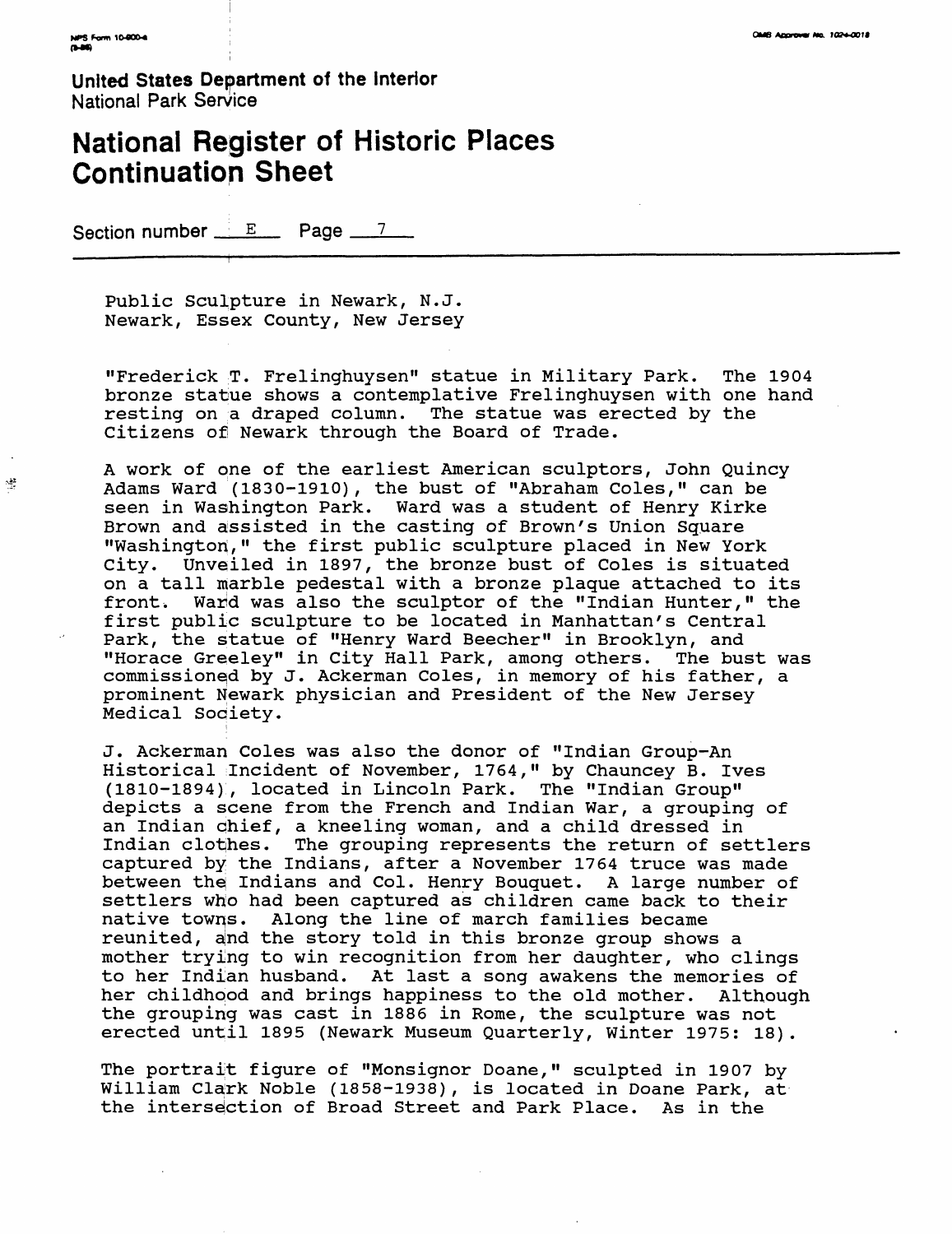零

**United States Department of the Interior** National Park Service

## **National Register of Historic Places Continuation Sheet**

Section number  $E$  Page  $8$ 

Public Sculpture in Newark, N.J. Newark, Essex County, New Jersey

tradition of the other portrait figures in the city, the Doane sculpture is a full bronze figure on a marble pedestal. George Hobart Doane, the son of an Episcopal bishop, was ordained in that church, but subsequently became a convert to Roman Catholicism. He was pastor of St. Patrick's Church in Newark and served as chaplain to the Newark regiment during the Civil War. A leading proponent of the City Beautiful movement in Newark, Doane was a founding member of the Newark Museum. This statue was;erected in (then) Rector Park by the citizens of Newark.

The last of the portrait figures erected in Newark prior to the start of World War I was "The Hiker," Alien G. Newman's (1875- 1940) tribute to the Spanish War veterans. Unveiled in 1914, the bronze:figure is a replica of the original, designed for the New York State Building at the Jamestown Exposition in<br>1907. This example was unveiled on Memorial Day 1914, the This example was unveiled on Memorial Day 1914, the gift of the United Spanish War Veterans, in McKinley Circle, at the intersection of Belmont and Clinton Avenues.

An important force for the development of significant art in New Jersey and in Newark, was the formation of the Newark Museum. Founded on April 25, 1909, by John Cotton Dana, the Director of the Free Public Library in Newark, the museum's principlesiwere based not only on the collection of works of art, but as a vital force in the cultural and educational life of the community. The museum promoted the inclusion of contemporary art in its exhibitions and was one of the first public institutions in America to patronize contemporary artists (Gerdts 1964: 197). The Museum houses a number of important sculptures as well as studies, sketches and models. Included in the collection are several plaster sketches for Borglum's "Wars of America" and the master key model as well as a full-sized plaster model for the "Seated Lincoln." Also in the collection is a bronze reduction of the "Mares of Diomedes" and an unfinished marble head (Newark Museum Quarterly, Winter  $1975: 8$ .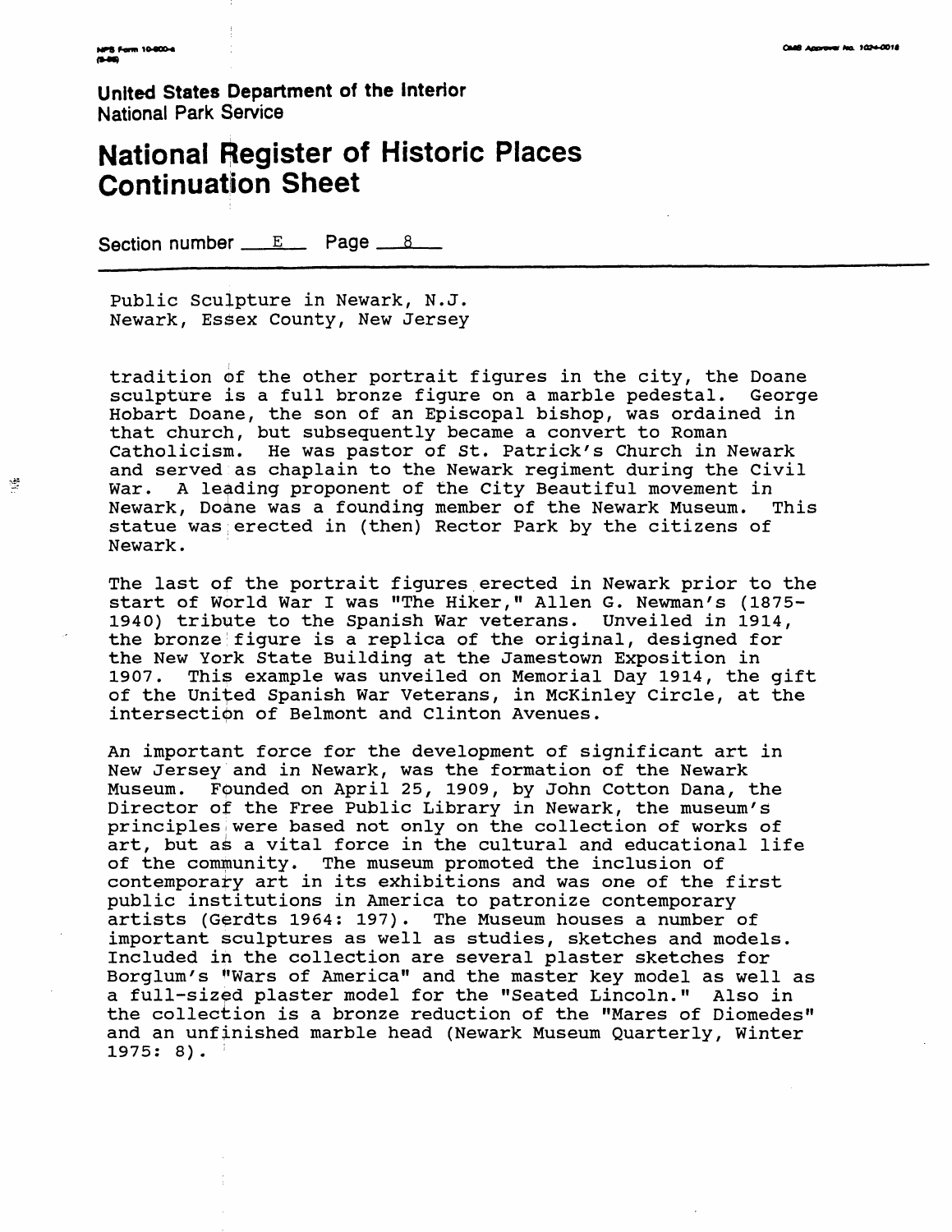谐

**United States Department of the Interior** National Park Service

## **National Register of Historic Places Continuation Sheet**

Section number  $E$  Page  $9$ 

Public Sculpture in Newark, N.J. Newark, Esdex County, New Jersey

The City Beautiful

An important feature of early twentieth century city planning in Newark was the "City Beautiful" movement, an alliance of Newark city planners, politicians, and business leaders, who worked diligently throughout these years to improve their city's public image and appearance. A 1913 planning report bemoaned the fact that Newark "does not present a good front" to visitors; "let us make the picture Newark presents," it continued, "solid, broad, dignified, clean and interesting" (City Planning for Newark 1913: 50). Similarly, a 1915 planning report argued that "the complete city must be beautiful," and that Newarkers must consider "beauty...as well as utility in everything that goes into the physical improvement of the city" (Comprehensive Plan of Newark 1915: 99-100).

The City Beautiful Movement succeeded in a number of ways in enhancing the overall appearance of much of the downtown area. For example, reformers successfully worked to do away with billboards, overhanging signs, utility poles and overhead wires in the Central Business District. Supporters of the City Beautiful movement also called for more public art work in the city, and, as a result of their efforts, Newark's older downtown parks were adorned with many statues and monuments in these years.

The most famous of these works were created by two sculptors, John Massey Rhind and Gutzon Borglum. The New York sculptor J. Massey Rhind was commissioned to do two works in Newark: Rhind's "George Washington" was unveiled in Washington Park in 1912; his "The Equestrian Statue of Bartholomeo Colleoni" was completed in 1916, and unveiled in Clinton Park. The Rhind statue depicts Washington making his farewell address to the troops at Rocky Hill outside of Princeton. The work was commissioned under the bequest of Amos H. Van Horn. The "Colleoni" was given to Newark by Christian Feigenspan as a result of a dinner he gave in Rhind's honor after the dedication of the Washington statue. Rhind reportedly cited the Verrocchio work as the most beautiful equestrian statue in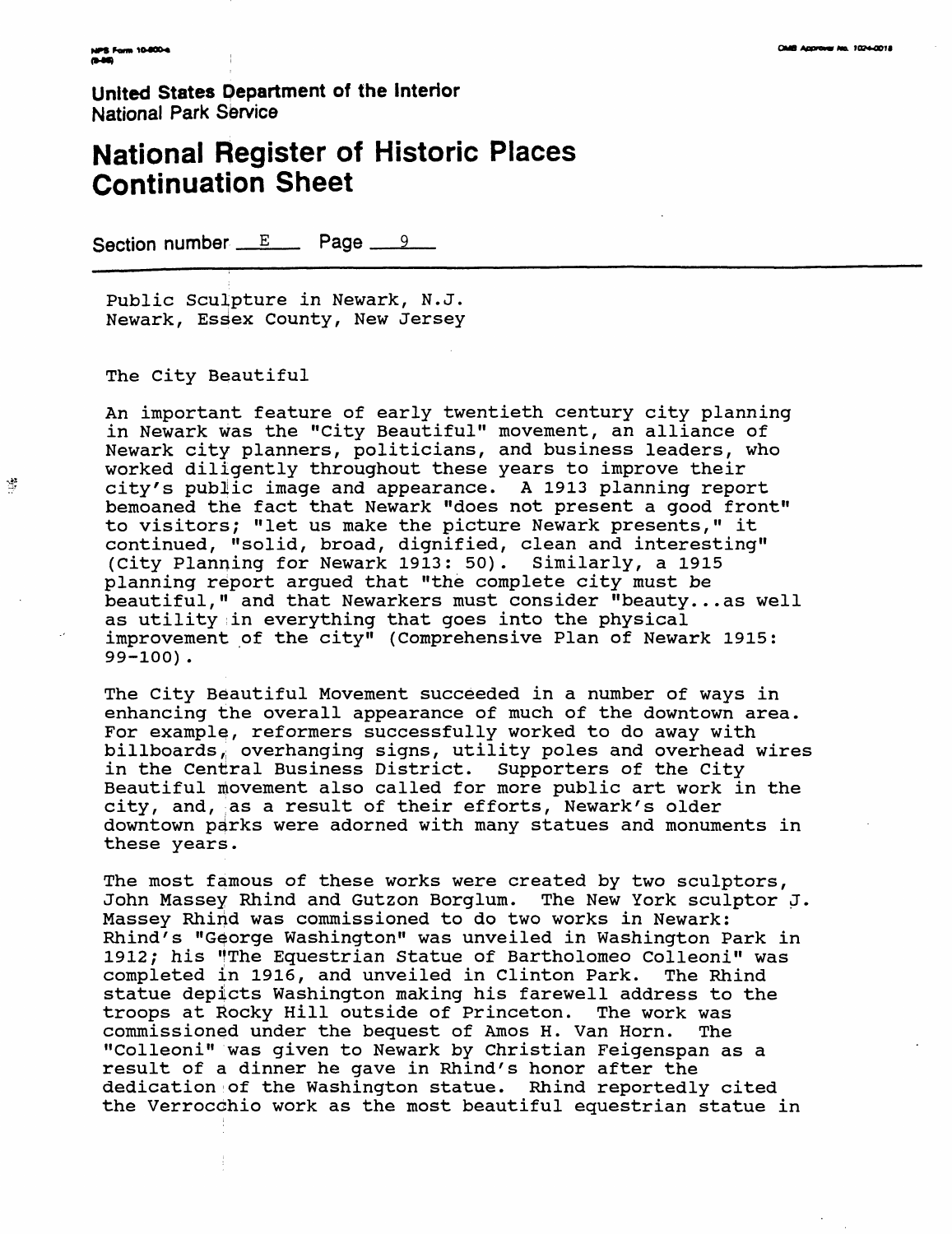$\frac{\partial \mathbf{B}}{\partial \mathbf{r}}$ 

**United States Department of the Interior** National Park Service

## **National Register of Historic Places Continuation Sheet**

Section number  $E$  Page  $10$ 

Public Sculpture in Newark, N.J. Newark, Essex County, New Jersey

the world. He was eventually commissioned by his host to make a copy for Newark in honor of the City's 250th anniversary. The original is in Venice and was cast in bronze by Alessandro Leopardi c, 1483-8 after Verocchio's clay model. Rhind worked from a plaster cast in Chicago. The pedestal is his own design (Newark Museum Association 1975: 28) .

Gutzon Borglum created "The Indian and the Puritan," in honor of the 250th Anniversary of the founding of Newark in 1916. It is located in the north end of Washington Park. Also, in honor of the anniversary, Borglum created "The First Landing Party of the Founders of Newark," located in Landing Place Park, at the foot of Saybrook Place. The "Wars of America" was unveiled in 1926, in Military Park, and the "Seated Lincoln" in front of the Essex County Courthouse in 1911. Both were commissioned under the bequest of Amos H. Van Horn (Comprehensive Plan of Newark 191\$: 100-110); Cunningham 1966: 206-207; Newark Evening News, May 30, 1911; Newark Sunday Call, May 28, 1911).

After the end of World War I, the citizens of Newark erected a monument to commemorate the deceased of the great World War. Charles Henry Niehaus (1855-1935) was commissioned in 1920 to create the monument to be located in Lincoln Park. The group of bronze figures, entitled "Planting the Standard of Democracy"iwas unveiled in 1923. Four plaques at the base are entitled "Patria," "Sacrificio," "Disciplina," and "Fraternitas." The eagle on top of the flagpole was supplied by the Roman Bronze Works and the pedestal was designed by the firm-of Richfield and Rogers (Newark Museum Quarterly, Winter 1975: 24).

Other post-World War I public sculptures include: John Massey Rhind's 1924 portrait figure of "Franklin Murphy," located in Weequahic Park at Elizabeth and Meeker Street; and in Washington!Park, Giuseppe Ciochetti's 1927 "Christopher Columbus,";a bronze figure and four relief plaques on a marble pedestal, oast in Rome and commissioned by the Giusepped Verdi Society and the Associated Italian Societies of Newark, among others.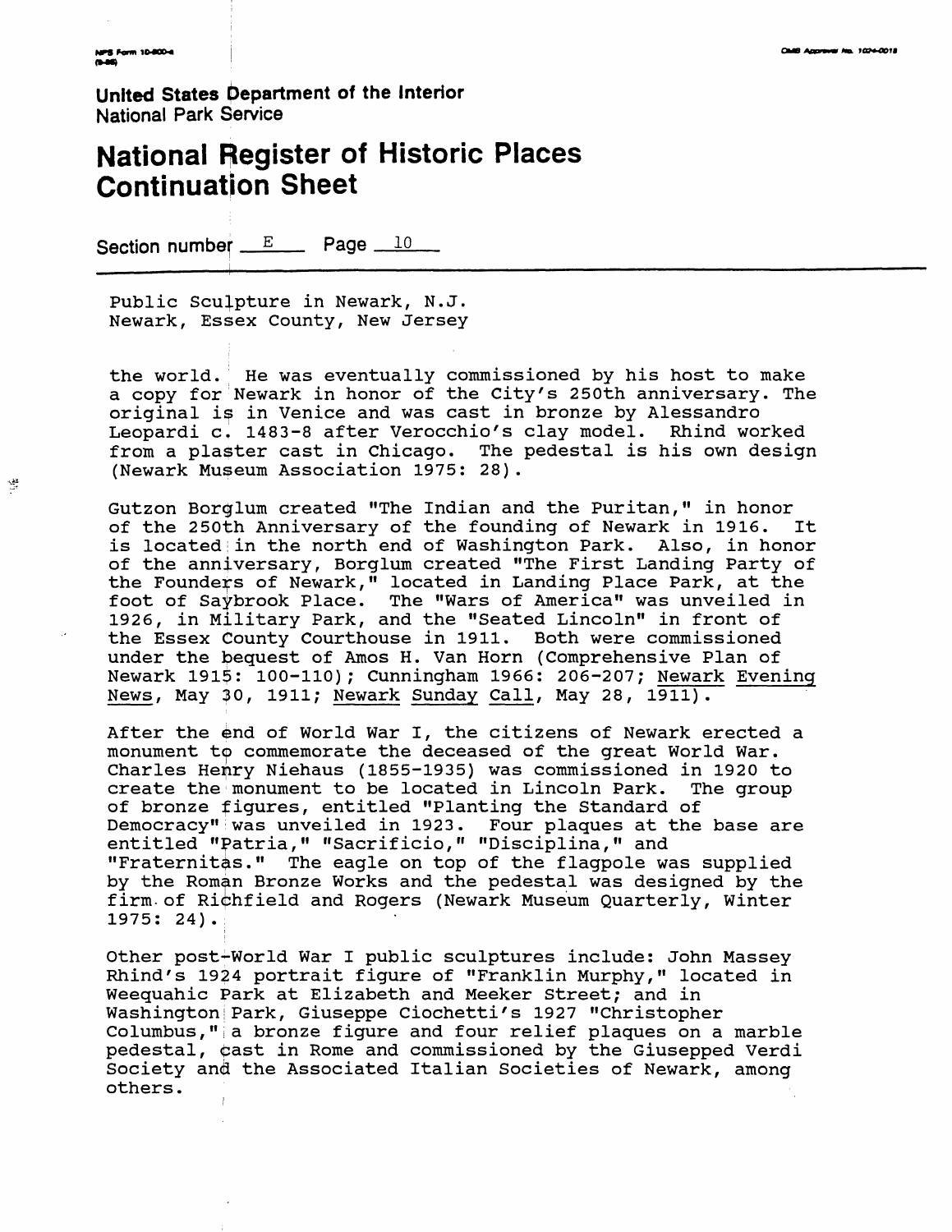博

**United States Department of the** Interior National Park Service

# **National Register of Historic Places Continuation Sheet**

Section number  $E$  Page  $11$ 

Public Sculpture in Newark, N.J. Newark, Essex County, New Jersey

The first quarter of the twentieth century was a period of growth and expansion for the city of Newark. During this period of seemingly endless prosperity, Newark's famous skyline and downtown were created, including its major twentieth century landmarks, such as the Newark Museum, the Firemen's Insurance Company Building, the Essex County Hall of Records, New Jersey Telephone Company, the Robert Treat Hotel, the 34story Raymond-Commerce Building, the 35-story National Newark and Essex Building and Newark Airport (Cunningham 1966: 274) .

In these years, Newark's leaders took an active interest in the city's architectural development, calling for the construction of impressive buildings in the downtown area. As a result, many of Newark's important neo-classical public and commercial buildings date from this period. City officials also made a great effort to improve the city's appearance for its 250th anniversary in 1916, including the construction of the Robert Treat Hotel (The Newarker, November 1915: 5-8).

#### 3 . The Newark work of John de la Mothe Gutzon Borglum

Between 1911 and 1926, John del la Mothe Gutzon Borglum, commonly known as Gutzon Borglum, produced five pieces of outdoor, public sculpture for the City of Newark, more than any other sculptor working in the city. Three of the pieces, "The Indian and the Puritan," "The Landing Party of the Founders of Newark," and the unnamed and destroyed Branford Place shaft, were created for the 250th anniversary of the founding of Newark. The remaining two pieces, and the most significant of Borglum 's works in Newark, were produced as a result of the bequest of Amos Hoagland Van Horn, a Civil War veteran and Newark businessman. These two pieces include "Seated Lincoln" and "Wars of America."

#### Early life;

John de la Mothe Gutzon Borglum was born on March 17, 1867, to Christina and James Borglum, Danish immigrants of the Mormon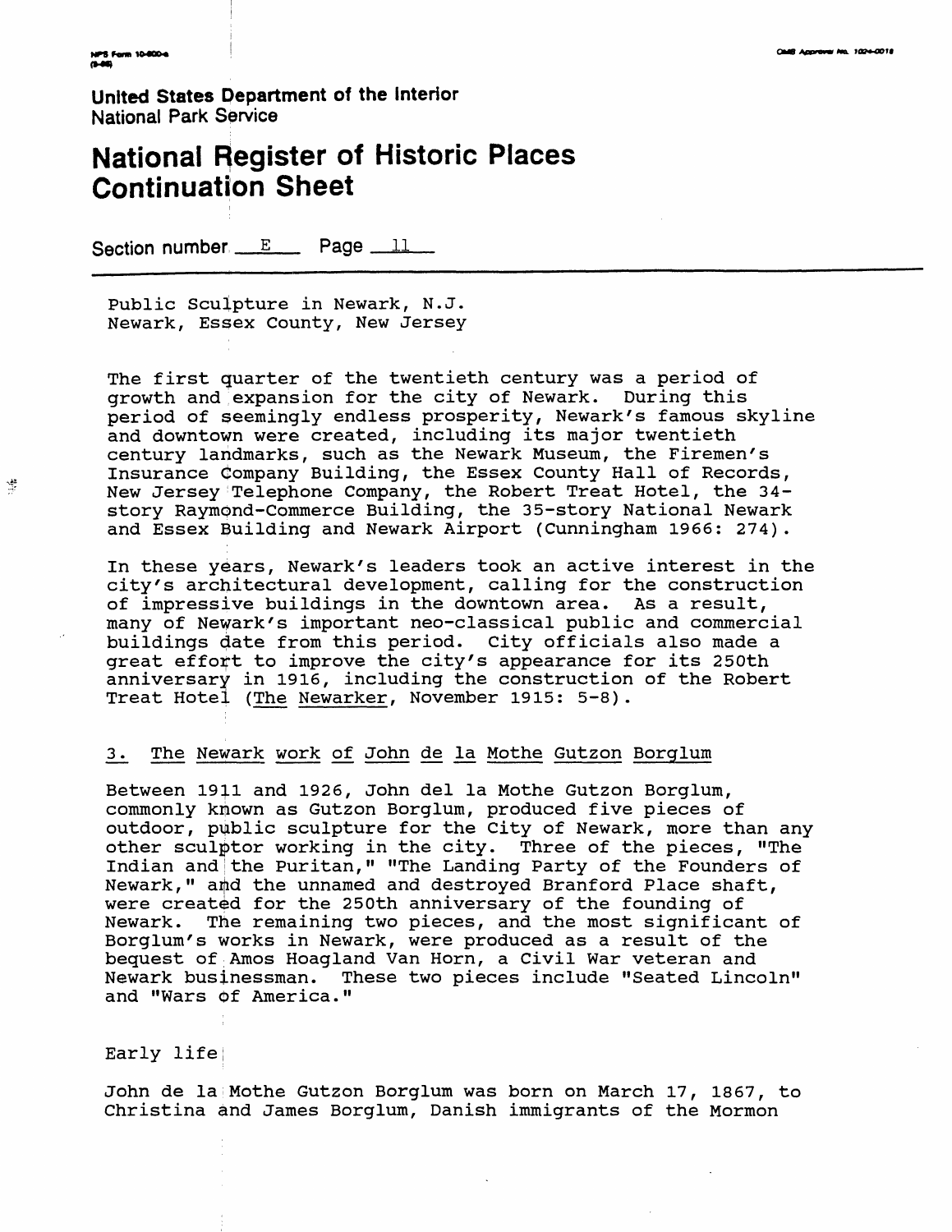獎

**United States Department of the interior** National Park Service

## **National Register of Historic Places Continuation Sheet**

Section number  $E$  Page  $12$ 

Public Sculpture in Newark, N.J. Newark, Essex County, New Jersey

religion, who had settled in Utah. After the family moved to Omaha, Nebraska, in 1870, Gutzon's mother Christina, was forced to leave the family because polygamy was outlawed in the state, and she was the younger of the two wives of James. Her departure was believed to have left young Gutzon an angry, rebellious child, and a chronic runaway (Schaff 1984: 18). In 1874, James set up a medical practice in the frontier town of Fremont, Nebraska, a dusty, outbound stop for those heading west. Here young Gutzon developed his passion for the frontier, wild animals and horses, all themes prevalent in his later sculptures. Gutzon's formal education was very sporadic. His first recorded classes were at a Catholic boarding school in St. Mary's, Kansas, where he spent only a few terms. This was followed by some classes at Omaha high school and, as far as records show, that ended his formal education (Schaff 1984: 25) .

Gutzon was seventeen when his family moved to Los Angeles. Here his father set up a successful medical practice and Gutzon became an apprentice to a master engraver at a lithography firm. After six months, he left to take a position with a crew of fresco painters. When he demanded more money and was refused, Gutzon quit his position and joined Lisa Jaynes Putnam, a painter who took him under her wing, and offered him the use of her studio. When the San Francisco Art Association, offered Lisa a teaching position in 1888, Borglum joined her $e^{\alpha}$ there. He spent his days in classes under the tutelage of William Keith, noted landscape painter, among others. On September 15, 1889, Gutzon, aged twenty-two and Lisa Putnam, aged forty, were married. Upon returning to Los Angeles, Borglum was commissioned to paint a portrait of the great Indian fighter, General Fremont. Receiving rave reviews., he quickly became a force in the Los Angeles art community. With the support of Jessie Benton Fremont, wife of the general and influential socialite, the Borglums left Los Angeles for a European tour (Schaff 1984: 35)

Establishing a studio in Paris, the Borglums were quickly accepted by the Paris community of artists and by the two salons where they became frequent exhibitors. During their two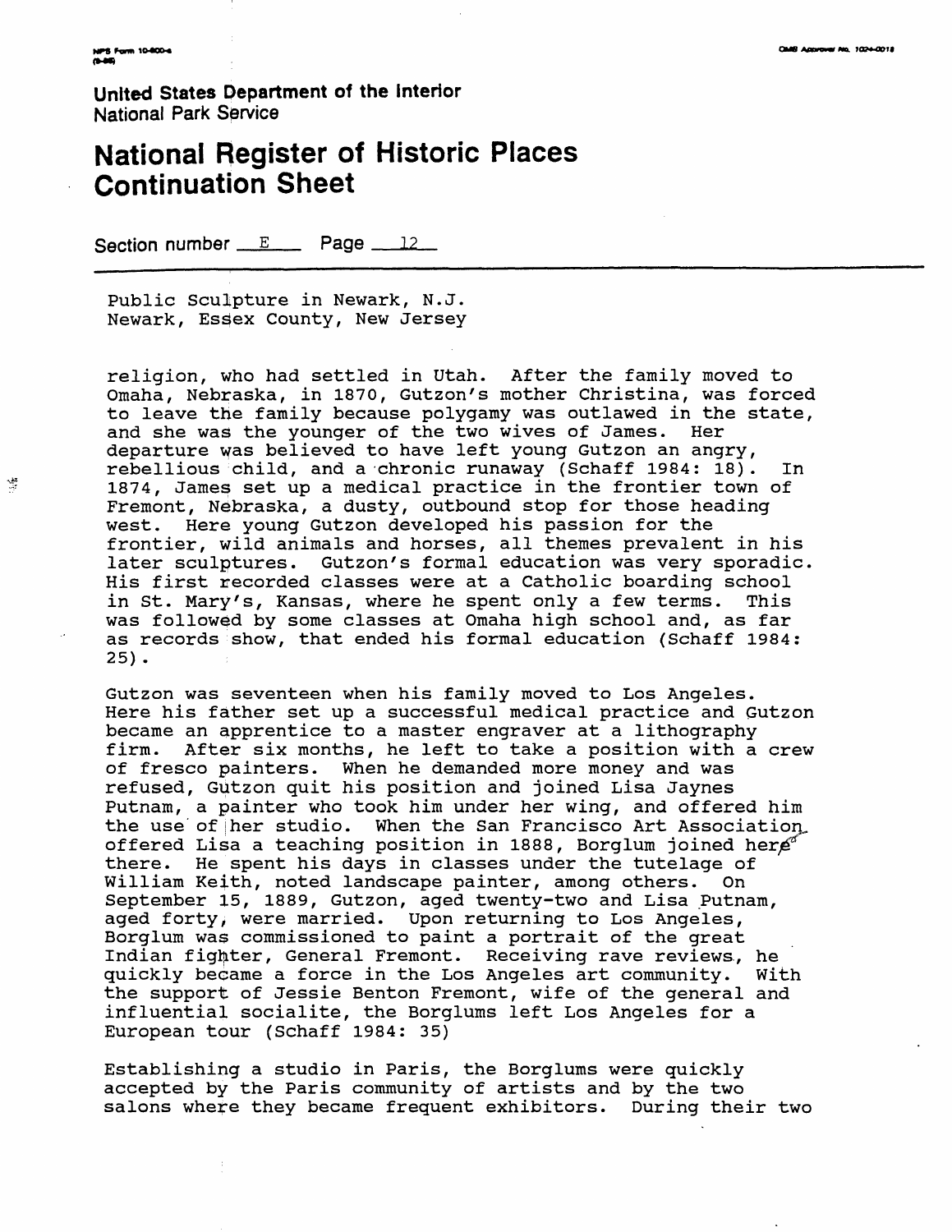$\frac{\partial \mathcal{L}}{\partial \mathcal{L}}$ 

**United States Department of the Interior** National Park Service

## **National Register of Historic Places Continuation Sheet**

Section number <u>FR</u> Page 13

i

Public Sculpture in Newark, N.J. Newark, Essex County, New Jersey

year stay, Borglum had the opportunity to meet with Rodin and observe him in his studio. After a brief stay in Spain, the Borglums returned to California. Once in California, the two artists built a new studio in Sierra Madre, naming their new home, El Rosario. Unhappy in their marriage and unable to settle down, in 1896, the couple moved to London. Here, Gutzon gained recognition slowly until he was accepted in the Royal Society of British Artists. The honor made him one of the few artists to ibelong to prestigious societies in three countries, and it also brought him new commissions. At the same time, Gutzon's ydunger brother Solon began exhibiting his sculptures in Paris to rave reviews. Solon's instant success stunned Gutzon who |had been struggling with his paintings for so long without getting the type of recognition he deserved. After Solon's showing, Gutzon began to seriously consider sculpture as his own medium (Schaff 1984: 63-64).

#### Borglum the sculptor

Borglum returned to America in 1901. After spending eleven years abroad, Borglum had returned to a land of little artistic opportunity for a painter. The only alternative was to break into the flourishing monumental sculpture business or find work in the studio,of one of the sculptors. Lorado Taft, Daniel Chester Frensch, Augustus Saint-Gaudens, John Quincy Adams Ward, and a few others were creating the bulk of the major commissions, while fine young artists, like his brother Solon, were forced to take whatever work they could find.

At the turn of the century, government, on every level, joined with private organizations to pay tribute to war heroes. It was a mania rooted in the hope that by erecting monuments to the war dead, the pain, the grief and the guilt would somehow diminish, and all that would remain would be the glory. History gave Borglum his opportunity and he rose to the challenge.' He became swept up in the competitions for sculptural|commissions in New York, and quickly established a studio there (Schaff 1984: 71-74).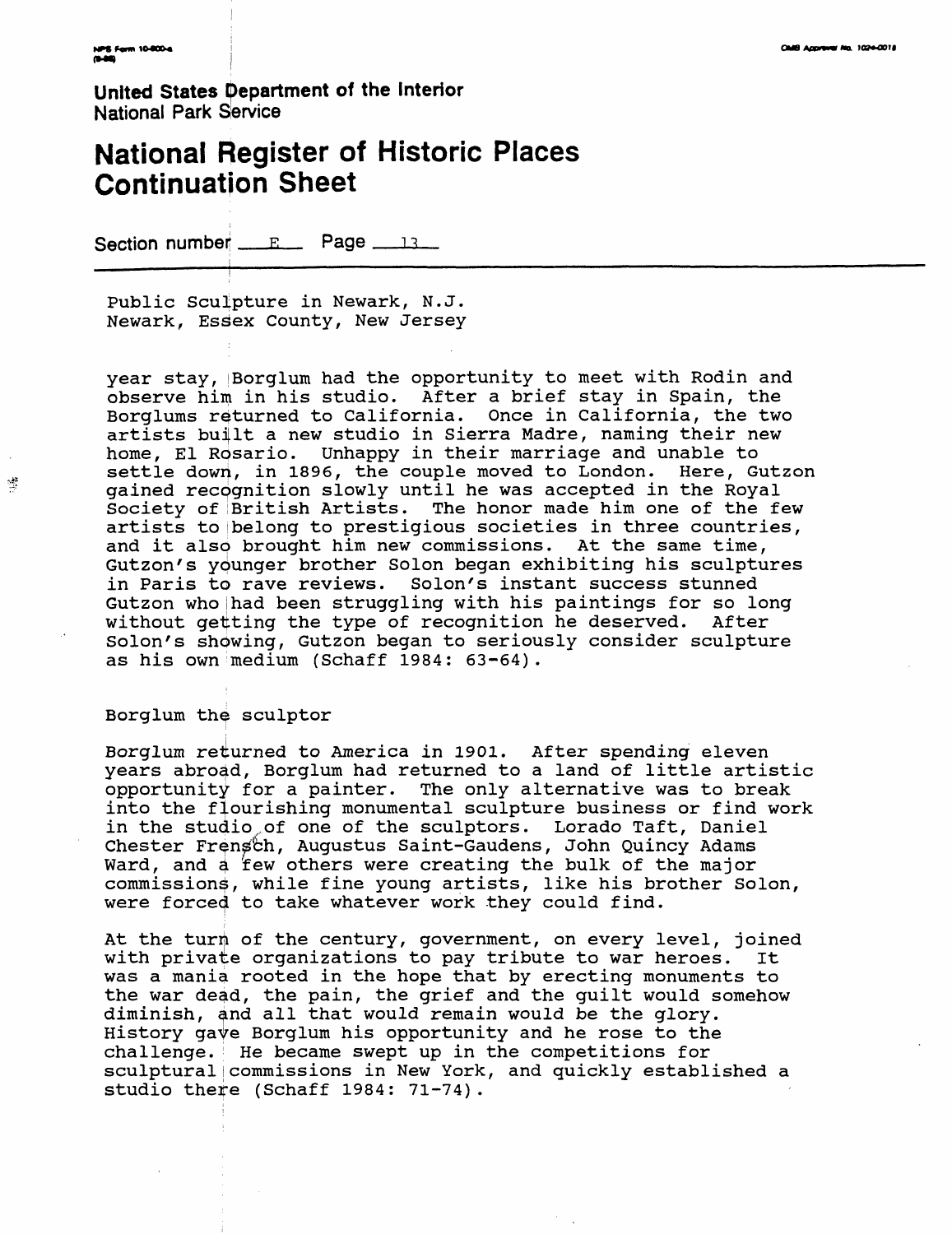豐

**United States Department of the Interior** National Park Service

# **National Register of Historic Places Continuation Sheet**

Section number  $E$  Page  $14$ 

Public Sculpture in Newark, N.J. Newark, Essex County, New Jersey

Borglum's first competition was for the Grant monument in Washington, D.C. The memorial to Ulysses S. Grant was worth \$250,000, one of the largest commissions ever offered. Gutzon rented an old barn behind some Manhattan rowhouses on East 38th Street and immediately went to work. Gutzon's entry was displayed early in March 1920 and received critical acclaim form the Washington Evening Star and other newspapers, but the committee had declared his work ineligible. Although the official reason was never made public, the committee did not believe he had done his own work. The affair so upset Borglum, that he publicly declared that he would never enter another competition (Schaff 1984: 76-79).

New York commissions began increasing. Borglum created the "Mares of Diomedes," a bronze of Hercules riding the flesheating mares of King Diomedes. The bronze was immediately purchased by James Stillman, a wealthy friend of Borglum's, who presented it to the Metropolitan Museum of Art. It was acclaimed as the first work by a New York artist to be totally conceived and created within the city and put on permanent display without leaving his hometown. This was followed by a commission for a series of gargoyles for the Class of '79 dormitory at Princeton University. His marble full-figure portrait of John Ruskin was also purchased for the collection of the Metropolitan. A lover of politics, Gutzon cultivated a relationship with Teddy Roosevelt whom he had known as one of New York's police commissioners. When Roosevelt became President of the United States, Borglum frequently visited him in Washington and became a member of Washington society (Schaff 1984: 83-89).

Over the next several years, Borglum was involved with a commission ;for the Cathedral of St. John the Divine, an order of over seventy-five statues. This was followed by a major commission to create a monument to General Sheridan in Washington, D.C. The Sheridan monument was extremely successful and established Borglum as one of America's foremost monumental isculptors. One of Borglums' most significant works was created in 1907, a marble bust of Abraham Lincoln. The bust was purchased by Borglum's friend Eugene Meyer and donated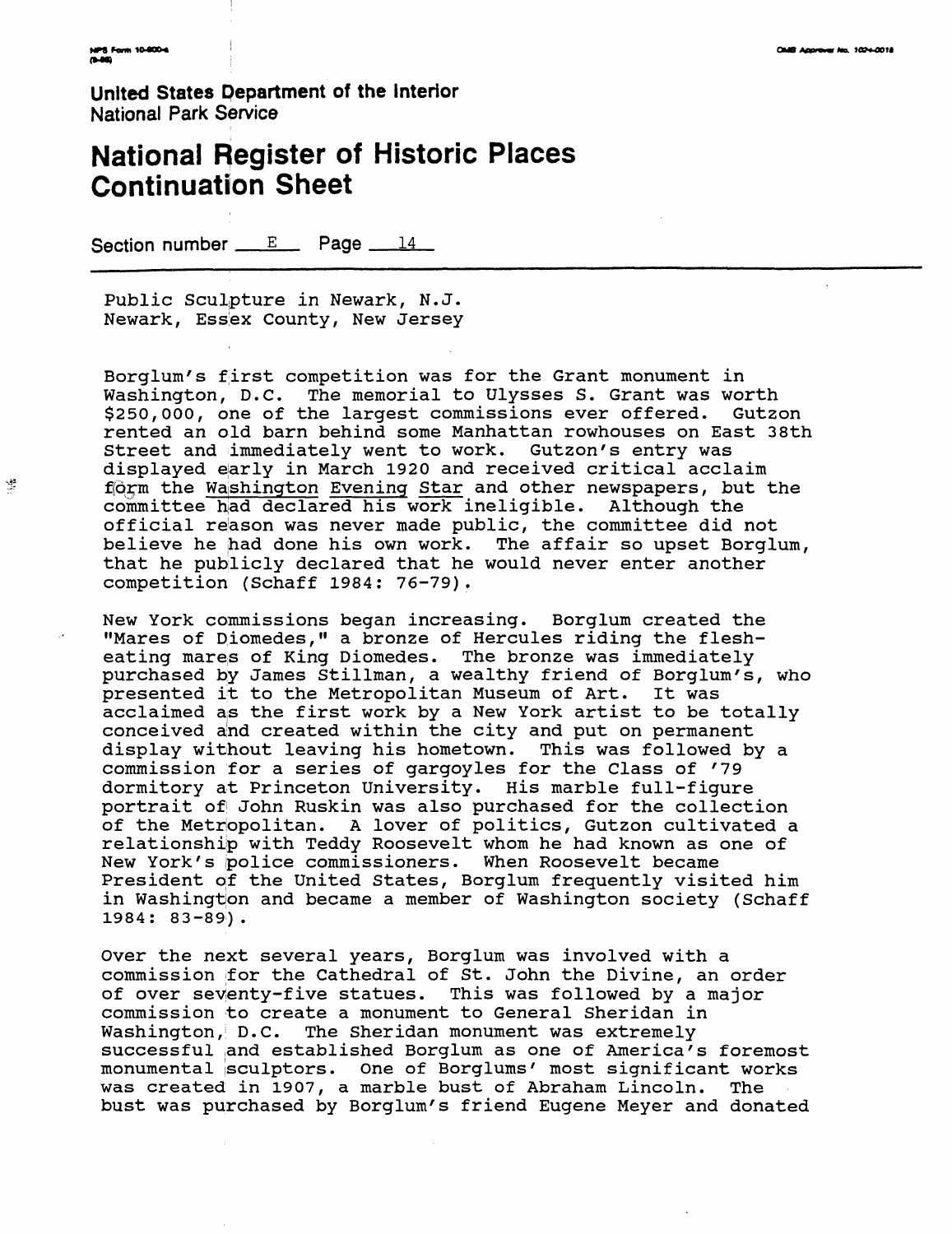**United States Department of the Interior** National Park Service

## **National Register of Historic Places Continuation Sheet**

Section number  $E$  Page  $15$ 

Public Sculpture in Newark, N.J. Newark, Essex County, New Jersey

to the federal government for its permanent display in the Capital Building rotunda. When Todd Lincoln saw the statue, he called it the most remarkable likeness of his father he had ever seen, and the critics were unanimous in their praise (Schaaf 1984: 115).

#### Borglum in Newark

零

Borglum's involvement with Newark began in the fall of 1909. Following the success of his Lincoln in Washington, D.C., Borglum set his sights on the Lincoln statue being considered for Newark. Amos H. Van Horn, a wealthy Newark businessman, had been a proud member of the Grand Army of the Republic, the Union Army in the Civil War. Before his death in 1908, Van Horn bequeathed \$150,000 for memorials to Presidents Lincoln and Washington, and another \$100,000 for a war memorial. John Massey Rhind had been commissioned to do the Washington, but Borglum knew that if he received the Lincoln commission, he would be the most likely to receive the war memorial contract because of the magnificence of the Lincoln concept that was forming in his mind.

Ralph Lum, a Newark attorney and good friend of Gutzon's was the executor of Van Horn's estate. Lum was leading the fight to secure the commission for Gutzon, but he was running into opposition ^from some members of the committee who objected to Gutzon's adamant refusal to enter a competition. Lum was finally able to convince the committee to accept a model for their consideration. Once- the committee saw his "Seated Lincoln," the contract was his. The committee was so pleased, in fact, that they decided then that he would eventually be awarded the contract for the war memorial.

Borglum's Lincoln, situated at the foot of the Essex County Courthouse, was an astonishing departure in statuary for public figures, most of whom were depicted in standing postures. In contrast, the Newark Lincoln was portrayed sitting at one of a garden bench, a solemn-faced figure transfixed in thought, his stove pipe hat beside him, the empty end of the bench seeming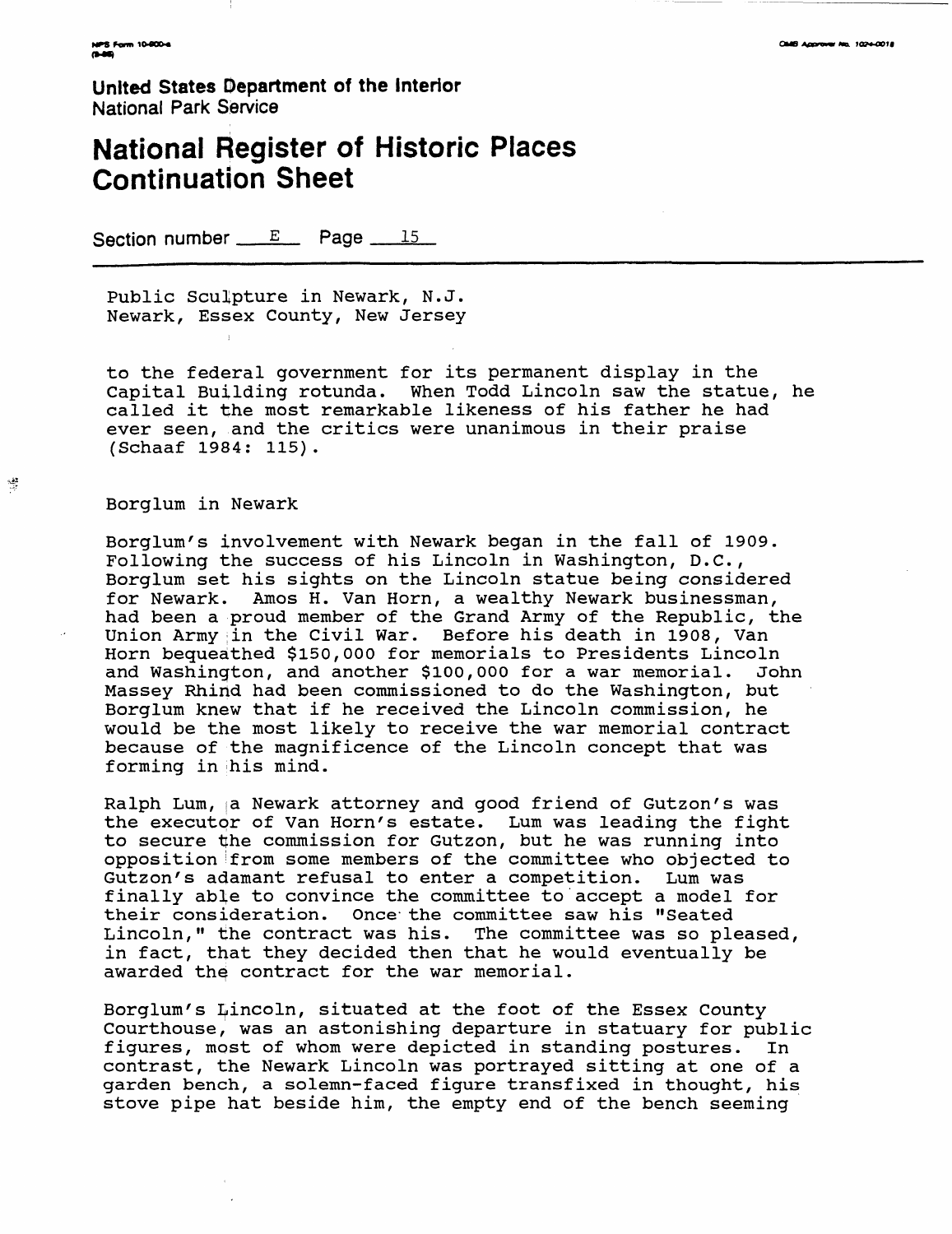婆

**United States Department of the Interior National Park Service**

## **National Register of Historic Places Continuation Sheet**

Section number  $E$  Page  $16$ 

Public Sculpture in Newark, N.J. Newark, Essex County, New Jersey

to beckon passerbys to sit. "I am now in the Garden of Gethsemane," wrote Lincoln in one of the darkest hours of the Civil War, land in that hour the sculptor has found him (Van Horn Trust 1912: 2) .

"Seated Lincoln" was dedicated on Memorial Day, 1911, in a grand ceremony with Teddy Roosevelt as the keynote speaker. Roosevelt had been out of the White House for almost three years. There was much talk about his seeking re-election because he was no longer friends with president Taft, but Roosevelt had refused to commit himself. On the morning of the dedication, he crossed the Hudson River by ferry and was met in Jersey City by Ralph Lum. The two men then rode to Newark in an open carriage along a road lined with cheering spectators. By the time they reached Newark, Lum claimed, Roosevelt had been so moved by the enthusiasm of the crowd that he declared he would seek the nomination. That was the beginning of what became the Bull Moose campaign of 1912.

The same year, Gutzon, and his new wife Mary, bought a farm in North Stamford, Connecticut, which they named Borgland. Here he built a new studio to accommodate ever larger monumental sculptures. | While working out the details for Newark's yet unnamed War Memorial, Borglum also accepted commissions to erect a monument honoring the Wright Brothers in Dayton, Ohio, a statue of Henry Ward Beecher for Plymouth Church in Brooklyn, the Wheeler Fountain for Bridgeport, Connecticut, the Altgeld Memorial for Chicago, and a number of smaller projects for his friend Archer Huntington, who headed the Numismatic Society (Schaff 1984: 121-130).

In 1915, Bprglum was invited to create the first of his two truly monumental sculptures, the carving of Stone Mountain in Georgia, representing the South 's noble struggle for independence. Borglums' scheme involved General Robert E. Lee and his army marching across the face of the granite cliff. The official dedication ceremony took place on May 16, 1916, and it was announced that it would take twelve years to finish the monument (Schaff 1984: 135-151).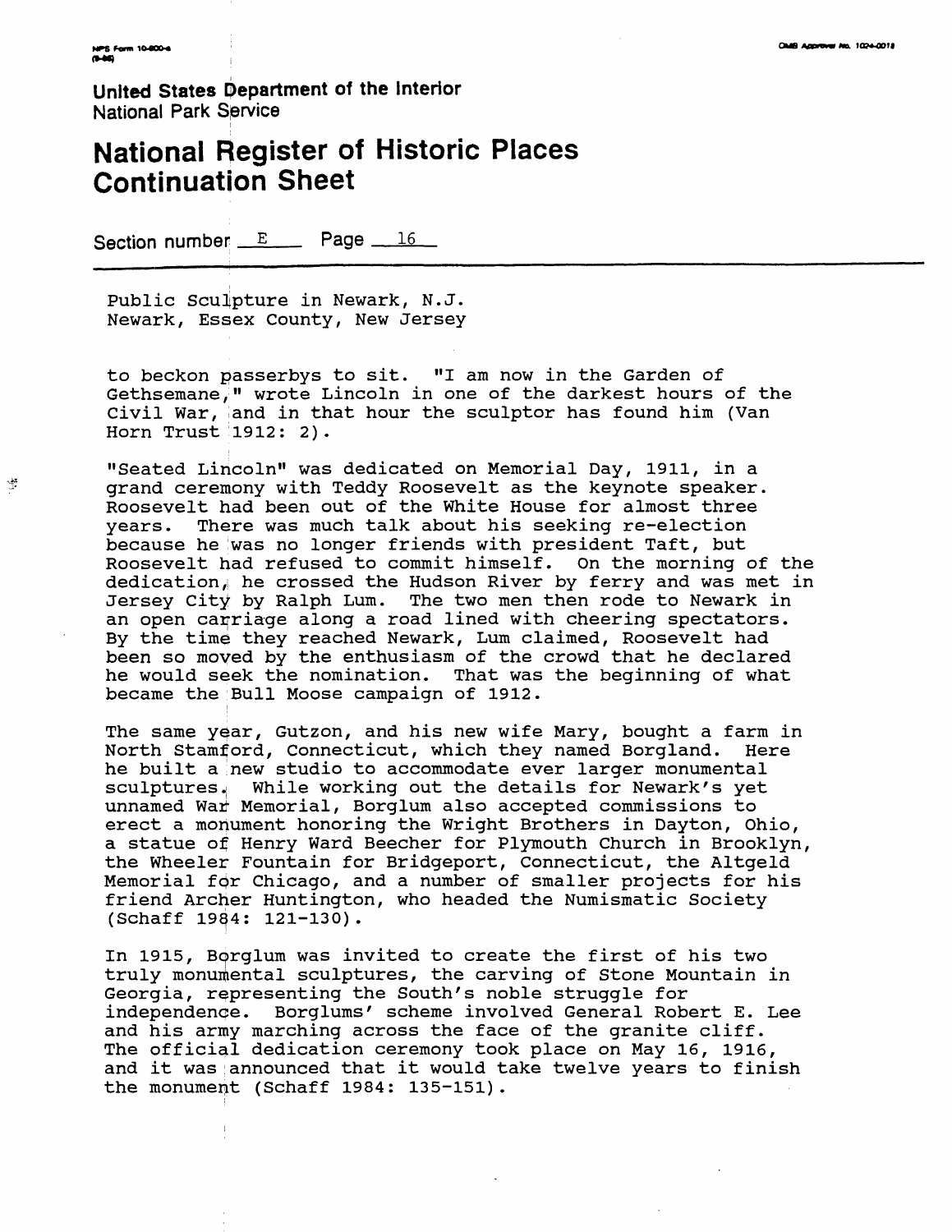넆

**United States Department of the Interior** National Park Service

## **National Register of Historic Places Continuation Sheet**

Section number  $E$  Page  $17$ 

Public Sculpture in Newark, N.J. Newark, Essex County, New Jersey

In the same year, Borglum received three commissions from the City of Newark for sculptures to commemmorate the 250th anniversary of the founding of the city. The Committee of One Hundred, an organization of civic leaders chosen by the mayor to organize the celebration of the anniversary, chose Gutzon to create the sculptures without considering any other artist. Borglum's success with his "Seated Lincoln" assured the leaders that anything that he created would be appropriate and gave him total artistic freedom, limited only by the budget of the committee. The total cost of the monuments was projected to be between \$13,000 and \$18,000. All three monuments were unveiled as part of the celebrations of 1916 (Newark News 3/11/1916 and n.d./1916).

The main statue of the anniversary grouping was the "Indian and the Puritan," located on the isle of safety in front of the Free Public Library on Washington Street. A twenty-two foot high lamp standard, the monument featured a bronze monolith surmounted by lamps sets in marshmallow blossoms, flanked by,marble figures of an Indian and a Puritan. Appropriate legends were inscribed on each side of the shaft.

A similar standard was created for Branford Place, near Washington Street. This one, however, was composed of a single bronze monolithic shaft topped by marshmallow blossoms containingiglobe lights. Although the newspaper articles of the time describe the Branford shaft as also being planned in marble and bronze, a newspaper photograph from 1926 shows only the bronze shaft with the lights. The shaft appears to have been missing since before 1961. A Newark News article dated August 13, 1961, reviews Borglum's works but does not even mention the Branford Place shaft (Newark Evening News 3/11/1916, 9/24/1916, 4/17/1926 and 8/13/1961).

The third monument commissioned by the Committee of One Hundred was to commemmorate the founding of the city by Robert Treat. Designed to be located in a new park along the Passaic River, the site was chosen as the spot where Treat and his men drank from a spring upon landing on the shore. Titled "First Landing Party of the Founders of Newark," the monument consisted of a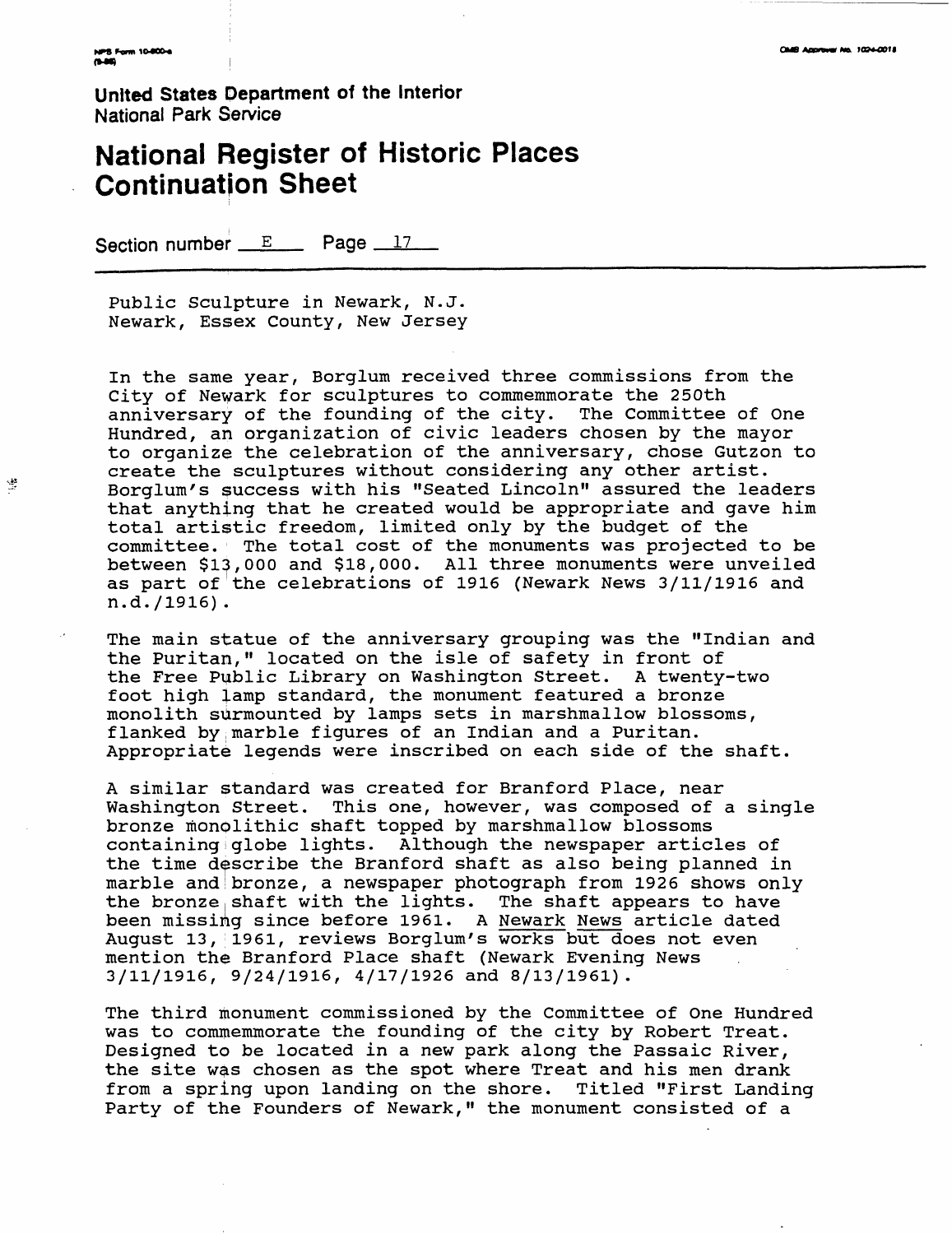$\frac{\sqrt{3}}{2}$ 

**United States Department of the Interior**  National Park Service

## **National Register of Historic Places Continuation Sheet**

Section number  $E$  Page  $18$ 

Public Sculpture in Newark, N.J. Newark, Essex County, New Jersey

marble slab with bas relief on one side above a fountain, and an inscription on the reverse. The nine foot high Tennesse marble slab depicted Puritans overlooking a well or spring, above which was placed a procession of figures representing the founders as they proceeded from the landing place to the spring. The reverse of the slab was inscribed with the names of the men from Milford and Branford in the New Haven colony who composed the original group under the leadership of Robert Treat (Newark News 3/11/1916, and n.d./1916).

When World War I broke out, many of Gutzon's commissions were put on hold. Everyone concentrated on the war effort and little art was produced during this period. Immediately after the war, Borglum received a commission for a monument honoring James R. McConnell, the first American airman killed in Europe, and also spent several weeks in Cuba working on a memorial to General Maximo Gomez, hero of the Cuban revolution. The coveted contract for Newark's "Wars of America" was finally signed, promising to be one of Gutzon's most lucrative undertakings. Unfortunately, in his rush to finalize the contract, Borglum inadvertently based his estimates on pre-war prices. When no American foundry would consider the work for less than \$125,000, Gutzon was forced to turn to an Italian foundry. This delayed the work for several years and would have caused a tremendous problem if Ralph Lum, head of the Newark committee, had not remained a loyal friend.

Despite pressure from members of the committee, city officials and the press, Lum forced the groups to remain patient. Titled "Wars of America," the results of Gutzon's effort is a heroicsized, bronze grouping of forty-two figures and two horses, all in motion. The action of the monument represents the people summoned to the defense of their freedom. It shows the breaking of home ties, the hurried change of dress and the gathering of men into units moving forward into battle. The great leaders of the past join the group to transform it into an army. The group is placed on an incline, which emphasizes the struggle and shows the upward character of it. The pageant is headed by four figures, which represent the wars of 1776 , 1861, 1898 and 1917. Behind this leadership appear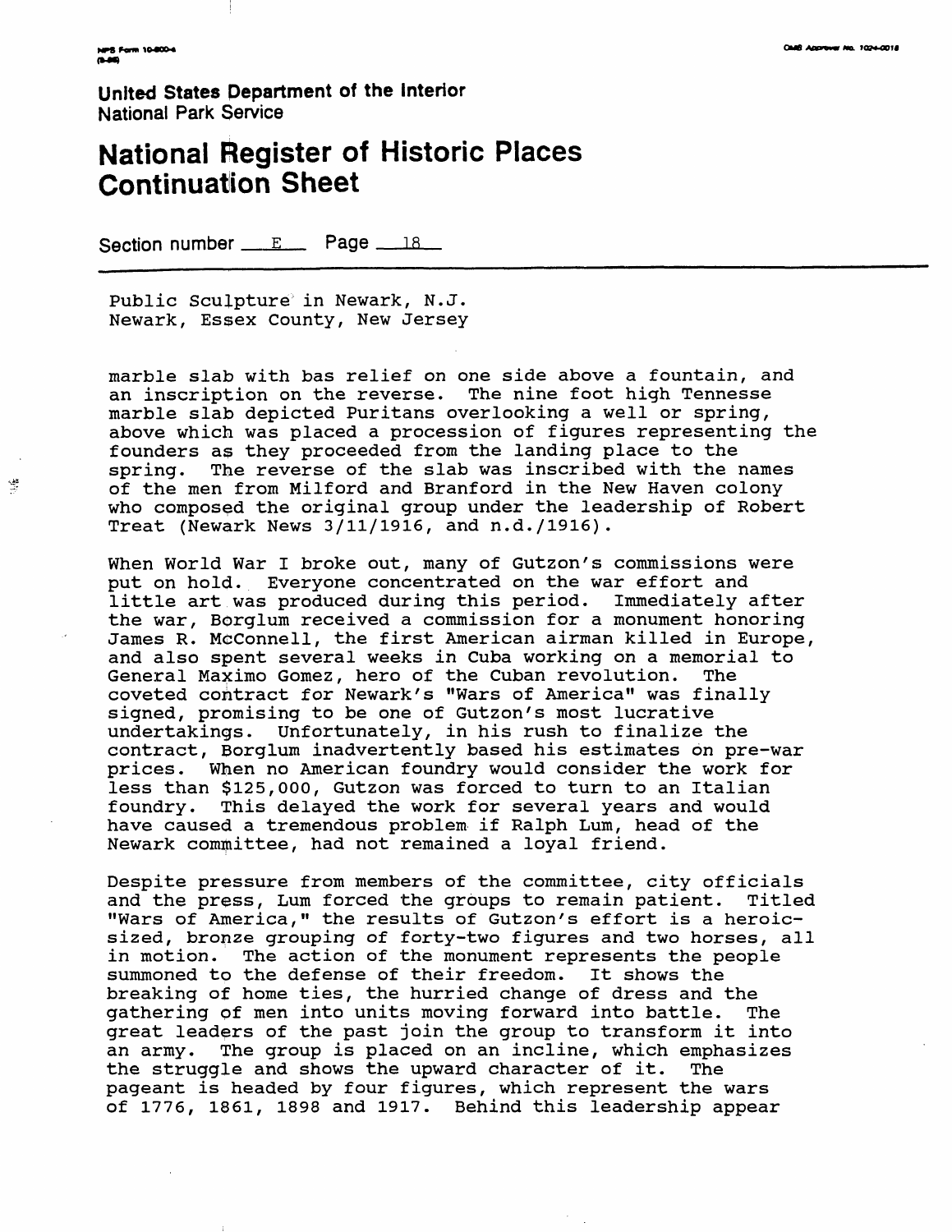零

**United States Department of the Interior National Park Service** 

# **National Register of Historic Places Continuation Sheet**

Section number  $E$  Page  $19$ 

Public Sculpture in Newark, N.J. Newark, Essex County, New Jersey

the troops of all those years. Among these is a life-size representation of Amos H. Van Horn, the "Volunteer of 1861," who with his comrades, storms the heights "with heart that beats a charge." Other figures include a soldier bidding goodbye to ihis wife and child, the "top sergeant" arguing with the conscientious objector, the Red Cross nurse, the departing aviator in the likeness of John Purroy Mitchell saying farewell to his mother, and a father giving comfort and strength to his daughter whose husband has just joined the colors. For two of the models iBorglum used himself and his son, Lincoln, and likenesses of many of his friends can be found in other figures. Ifhe casting was finally completed in Italy in 1925, and the dedication was set for the following spring. The monument was designed to occupy a central position in Military Park, the original military "Training Place" set aside by Robert Treat and the founders of Newark. ("Wars of America Memorial Monument Dedication [program] 1926; Schaff 1984: 177- 180, 222).

After the war, the pace of commissions slowed down. The economy was experiencing difficulties trying to revert to peacetime production. The army demobilized almost two million men without^ having the necessary jobs for them back home. Jobs were scarce and unemployment was high. Gutzon kept busy by becoming involved in politics and the legalization of boxing in New York State. Eventually his work at Stone Mountain, Georgia, resumed, a monumental job which was to consume many years of his life. The Mountain was never finished and was ultimately destroyed by the very committee which hired him.

In the spring of 1924, Gutzon received a letter from Doane Robinson, State Historian of South Dakota, to design and supervise  $y$ et another mountain sculpture. The following year, Gutzon made the trip out west with his son Lincoln. His concept for a monument was similar to Stone Mountain, however, it would honor the entire nation. He chose Mt. Rushmore, a magnificent outcropping of granite in the Black Hills of South Dakota as the site for his greatest monument. His concept involved the portraits of Washington and Lincoln, as founder and saviour, Jefferson as the first great expansionist, and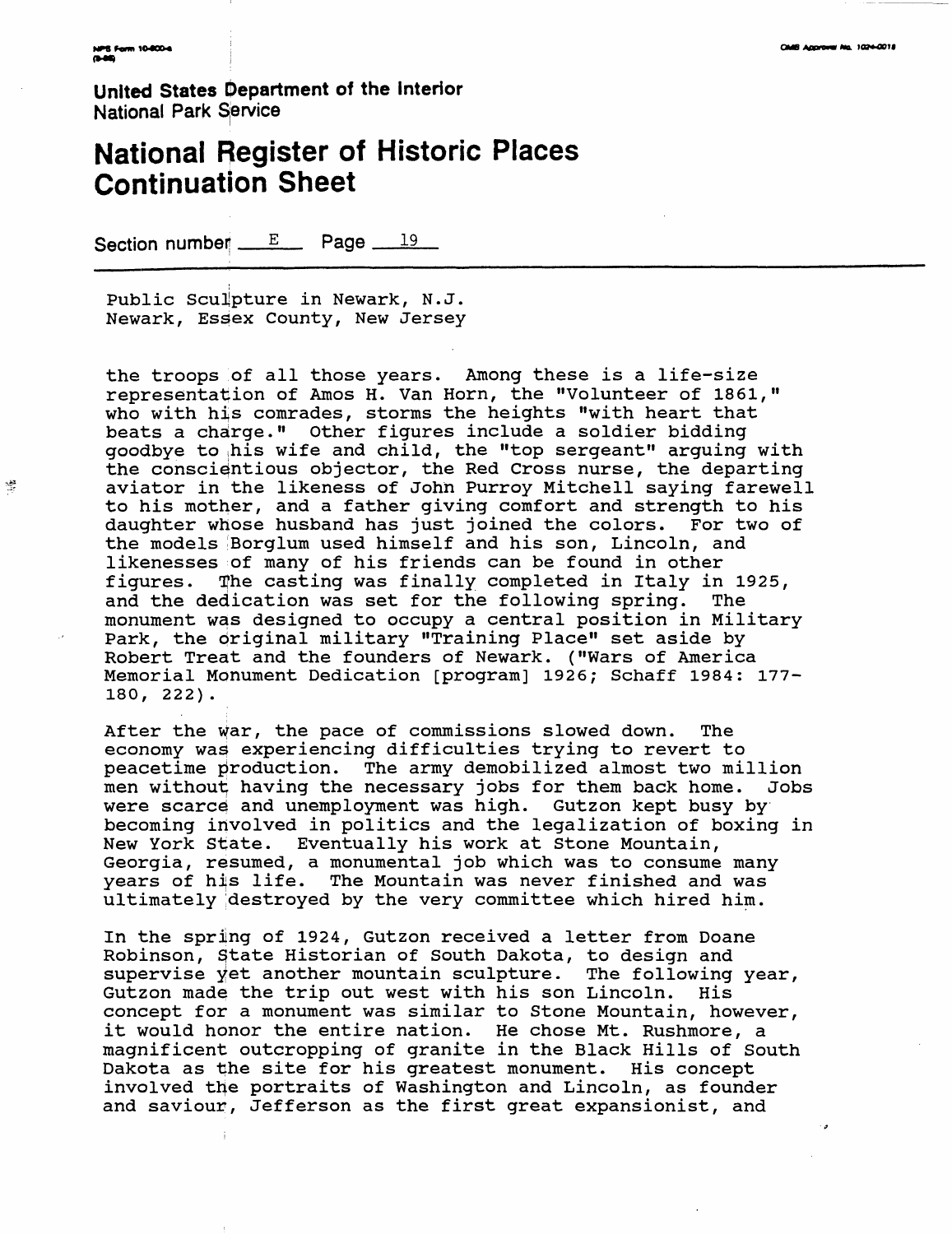$\frac{\sqrt{3}}{2}$ 

**United States Department of the Interior** National Park Service

## **National Register of Historic Places Continuation Sheet**

Section number  $E$  Page  $20$ 

Public Sculpture in Newark, N.J. Newark, Essex County, New Jersey

Theodore Roosevelt, who completed commercial control of the country by securing the Panama Canal. The first of many dedications of the mountain occurred on October 1, 1925 (Schaff 1984: 228) .

The long-delayed dedication of the "Wars of America" was set for Memorial Day, 1926. The final preparations required Borglum's presence, so he moved his family to Newark, and set about working out the final details and planning the elaborate dedication ceremony with Newark officials and representatives of the Grand Army of the Republic. Borglum worked on site for several months preparing the granite coping, the Tudor swordshaped fountain setting and the actual welding of the many pieces of the monument. When the monument was finally unveiled, the tremendous critical and public acclaim with which the "Wars" was received was heartwarming vindication for Gutzon. The citizens of Newark had waited many years beyond the promised completion date, but they all agreed that the statue made the waiting worthwhile.

The Newark' dedication was an elaborate affair. Despite a steady rain, 4,000 people filled the bleacher seats and another 10,000 lined the sidewalks and took places on all the surrounding rooftops. The mammoth statue was covered with a giant canvas tethered to balloons, which were supposed to lift the cover. The steady rain, however, caused the cover to become tooi heavy to rise, but even that could not spoil the day (Schaff 1984: 237).

After the dedication of the "Wars of America," Borglum entered into one of the most difficult and frustrating periods of his life. Commissioned to create portraits of the four presidents on the face of Mt. Rushmore, Borglum predicted that it would take five years to finish. Instead, the project consumed him, his energies, and all of his financial resources until his death on March 6, 1941. The project as he envisioned it was never completed. After his death, the portrait of Theodore Roosevelt,, the last of the faces to be carved, was finished, but the remainder of the commission, the historical entablature and the Hall of Records, was never completed.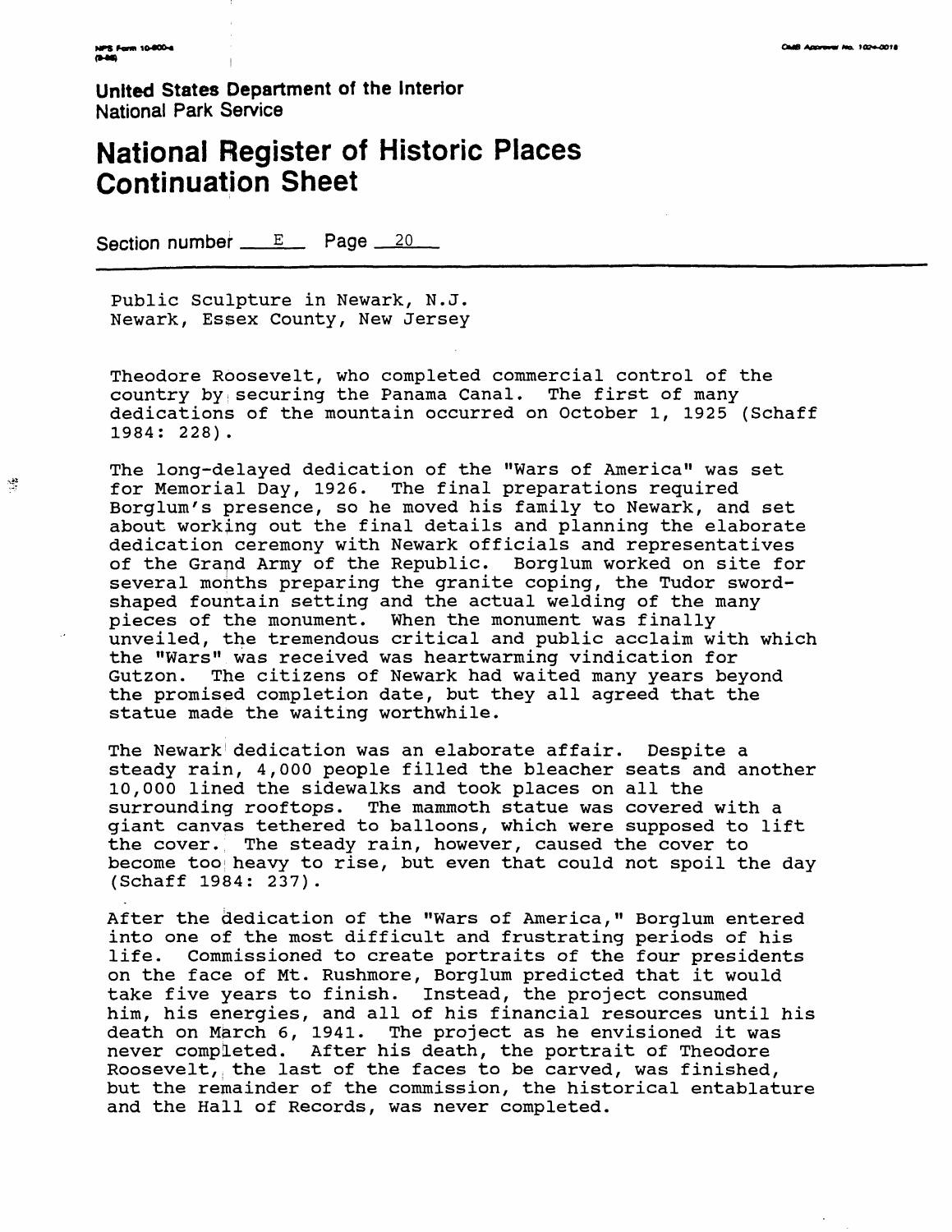

John Gutzon de la Mothe Borglum 1867-1941

 $\bar{z}$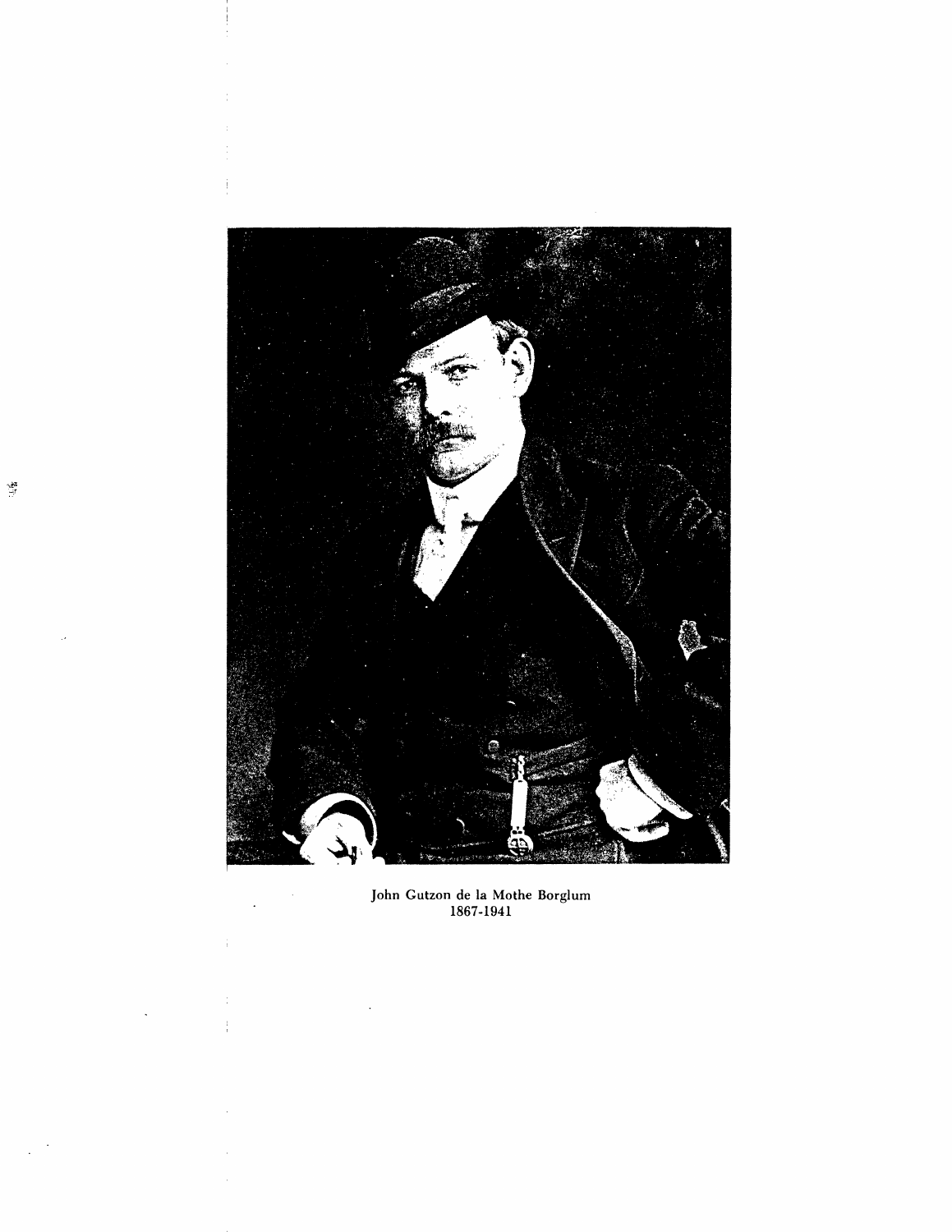**United States Department of the Interior** National Park Service

i

## **National Register of Historic Places Continuation Sheet**

Section number  $F$  Page  $1$ 

Public Sculpture in Newark, N.J. Newark, Essex County, New Jersey

F. Associated Property Types

I. Name of Property Type: Outdoor Public Sculpture of Gutzon Borglum, 1911-1926

II. Description:

The four public sculptures created by Gutzon Borglum in Newark include:

---the "Seated Lincoln," a 1911 bronze figure seated on a bench, located in front of the Essex County Courthouse. Commissioned under the bequest of Amos H. Van Horn.

---"The Indian and the Puritan," in honor of the 250th Anniversary of the founding of Newark in 1916. It is located in the north end of Washington Park, and consists of a bronze lamp standard flanked by two marble figures.

---"The First Landing Party of the Founders of Newark," also in honor of the 250th Anniversary of the founding of Newark in 1916, a matble fountain decorated with bas relief, located in Landing Place Park, at the foot of Saybrook Place.

---The "Wars of America," a massive bronze grouping of 42 figures and two horses, unveiled in 1926, in Military Park. Commissioned under the bequest of Amos H. Van Horn.

A fifth sculpture, the "Branford Place Standard," similar to the "Indian and the Puritan" but without the figures, was created in! commemoration of the 250th anniversary of Newark's founding. The lamp standard was removed or destroyed at an unknown date.

#### Ill: Significance:

From 1911 to 1926, Gutzon Borglum provided the city of Newark with five public sculptures, more than any other sculptor working for the city. A sculptor of international reknown,

嶀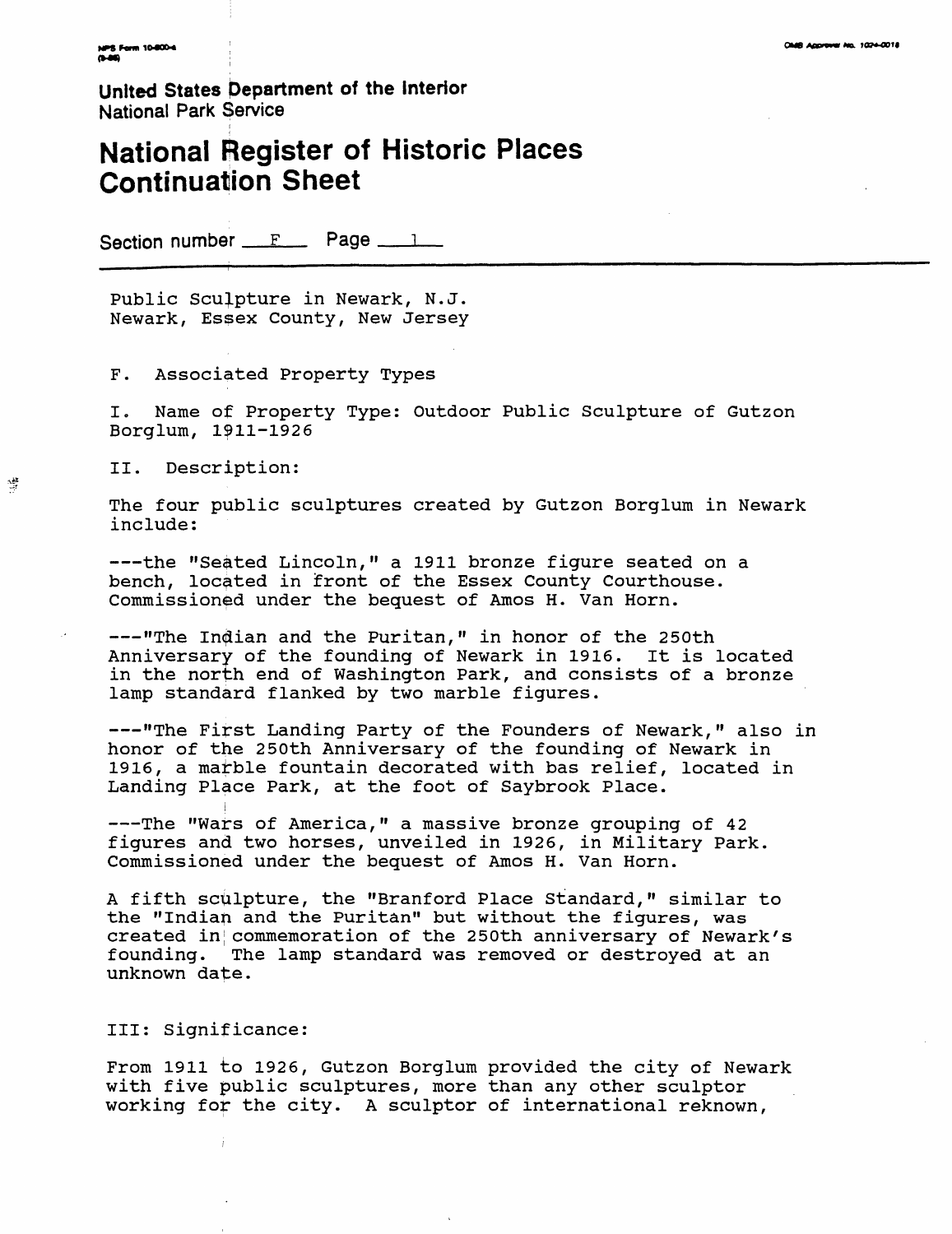$\frac{1}{2}$ 

**United States Department of the Interior** National Park Service

## **National Register of Historic Places Continuation Sheet**

Section number  $F$  Page  $2$ 

Public Sculpture in Newark, N.J. Newark, Essex County, New Jersey

Borglum is;best known for his carving of Stone Mountain Memorial in Georgia and Mount Rushmore in South Dakota. The four remaining sculptures are significant under Criterion C as the work of a master, and possessing high artistic values.

#### IV: Registration Requirements

For inclusion in the nomination, the sculpture must be the work of John Gutzon de la Mothe Borglum, and must have sufficient integrity to convey the original intent of the sculptor.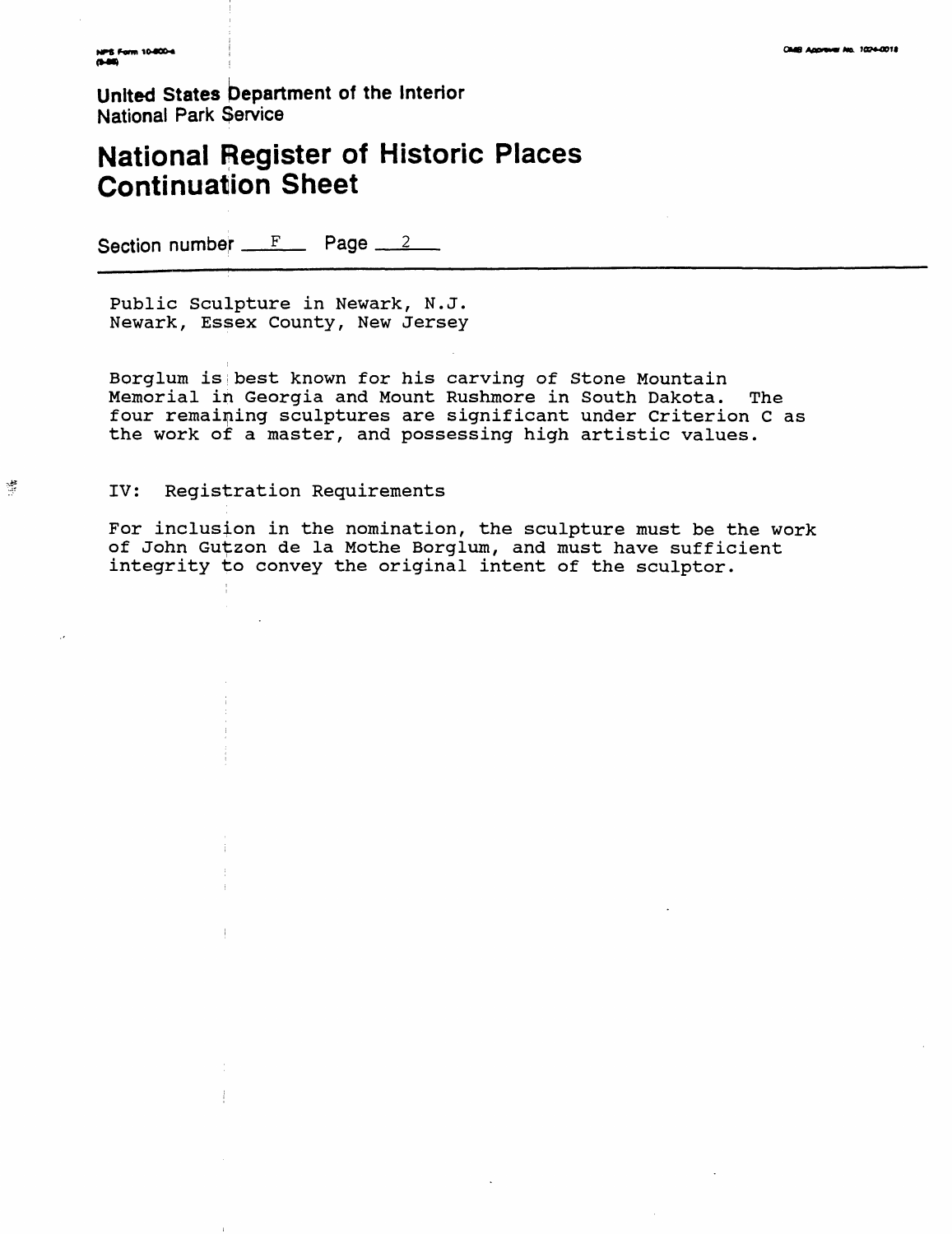**United States Department of the Interior** National Park Service

# **National Register of Historic Places Continuation Sheet**

Section number \_\_\_\_\_\_\_ Page \_\_\_\_

Public Sculpture in Newark, N. J. Newark, Essex County, New Jersey

G. Geographical Data

City boundaries of the City of Newark, New Jersey,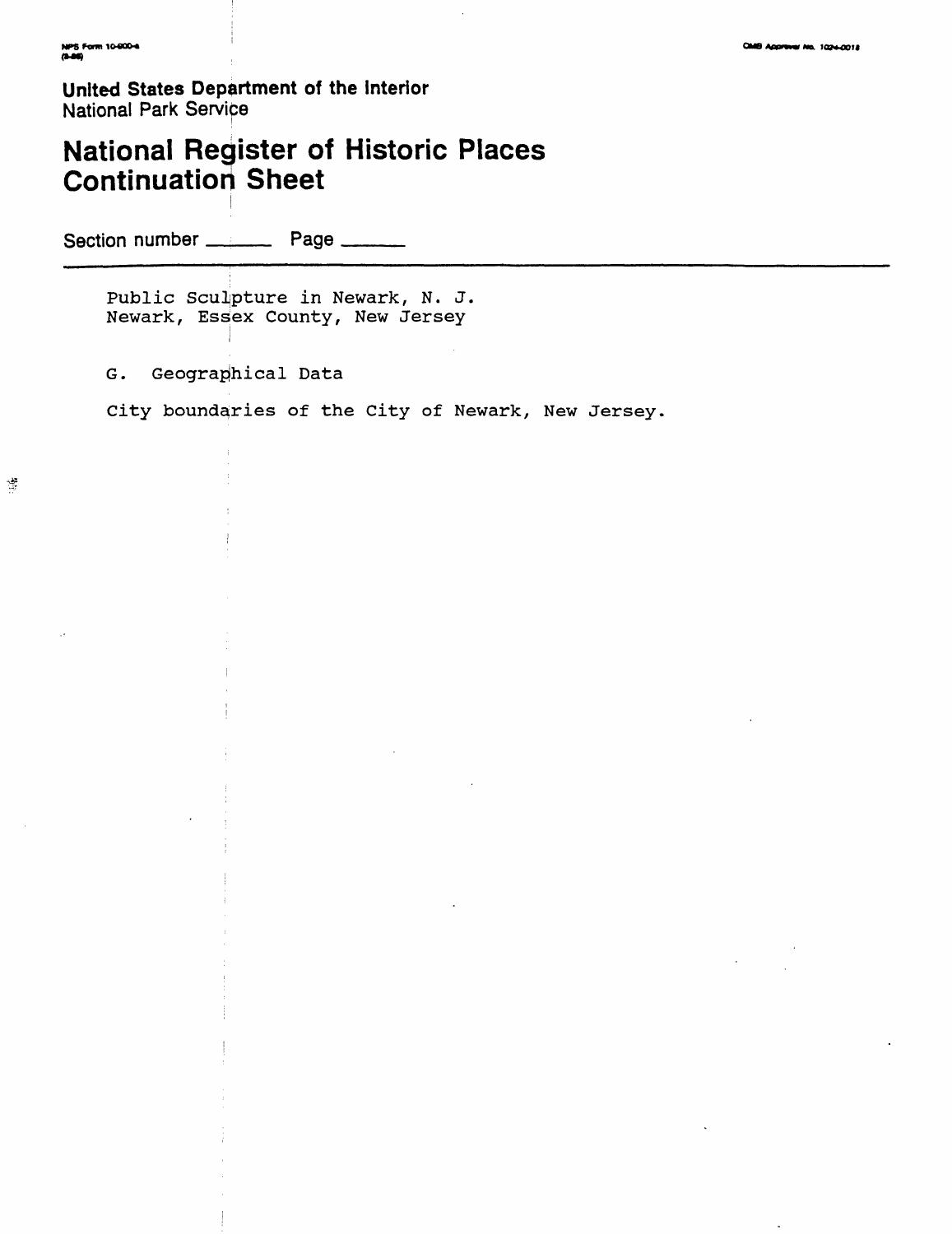戀

**United States Department of the Interior** National Park Service

## **National Register of Historic Places Continuation Sheet**

Section number  $\mathbb{H}$  Page  $\mathbb{L}$ 

Public Sculpture in Newark, N.J. Newark, Essex County, New Jersey

H. Summary of Identification and Evaluation Methods

The multiple property nomination public sculpture in Newark, New Jersey, is compatible with the New Jersey Statewide Comrehensive Historic Preservation Plan. Basic information for the context document was derived from an outdoor sculpture inventory prepared by the Newark Museum and published in their Newark Museum Quarterly, vol. 26, Winter 1975. The preparer of the nomination supplemented the inventory information with extensive research into the collections of the Newark Public Library, Art and Music Department and the New Jersey Room. Biographical information about John de la Mothe Gutzon Borglum was based on the work of Howard and Audrey Karl Schaff's Six Wars at a Time, published by The Center for Western Studies, Augustana College, Sioux Falls, South Dakota (1985).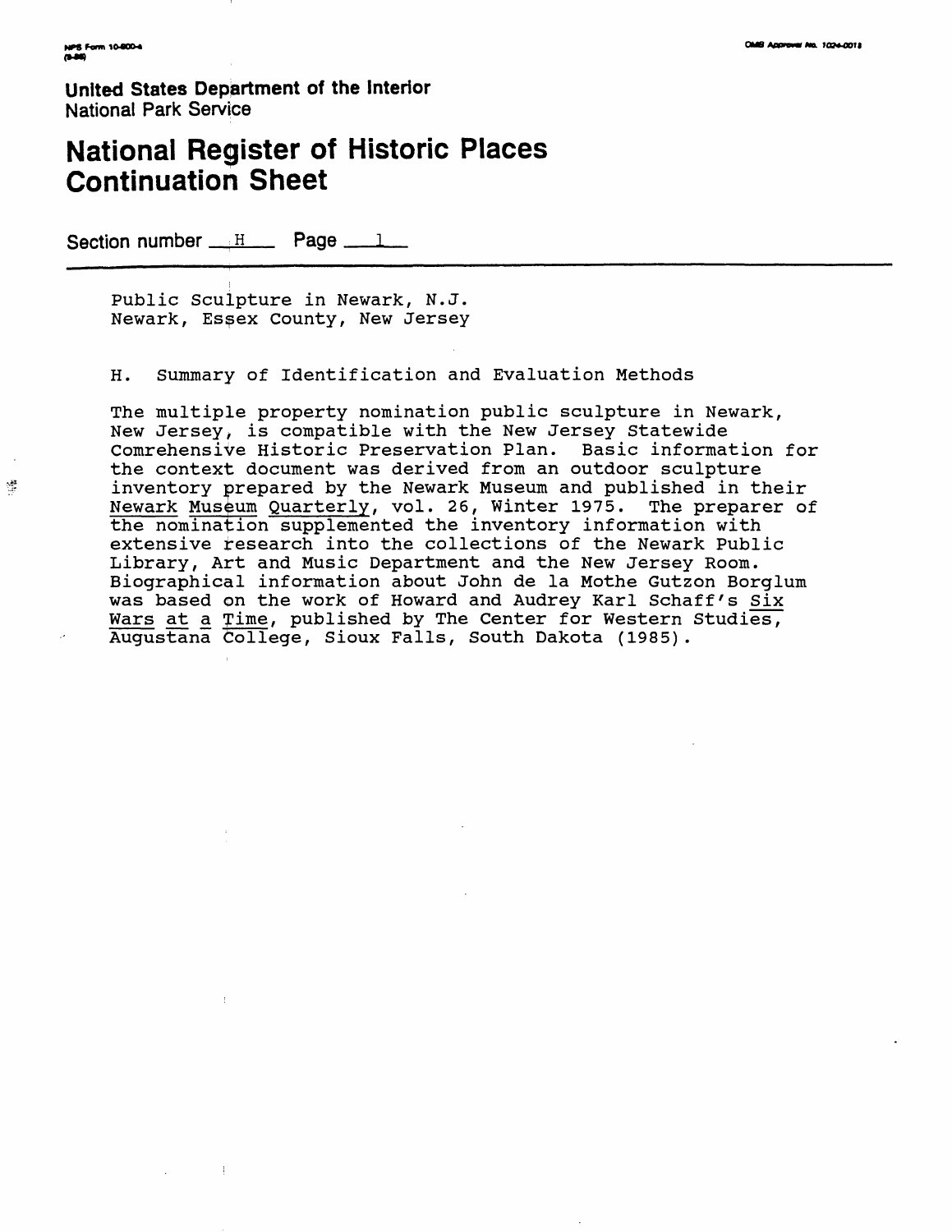矮

**United States Department of the Interior** National Park Service

## **National Register of Historic Places Continuation Sheet**

Section number  $\frac{1}{\sqrt{1-\epsilon}}$  Page  $\frac{1}{\sqrt{1-\epsilon}}$ 

Public Sculpture in Newark, N.J. Newark, Essex County, New Jersey

- I. Major Bibliographic References
- Bogart, Michele H. Public Sculpture and the Civic Ideal in New York City, 1890-1930. Chicago: University of Chicago Press, 1989.
- "Borglum Describes War Monument as a Departure from Set Forms." Newark Evening News, 17 April, 1926: n.p.
- Borglum, Gutzon. "The ^Wars of America' Monument." New Jersey Master Mason, July 1926.
- "Borglum Statue Models on View." Newark Evening News, 11 March 1916: 4.
- "Bronze Realization of a Sculptor's Dream, and the Dreamer." Newark gvening News, 11 March, 1926: n.p.
- Cunningham, John T. Newark. Newark: New Jersey Historical Society, 1966.
- Gayle, Margot and Michele Cohen. The Art Commission and the Municipal Art Society Guide to Manhattan's Outdoor Sculpture. New York: Prentice Hall Press, 1988.
- Gerdts, William H. Jr. Painting and Sculpture in New Jersey. (The New Jersey Historical Series) Princeton: D. Van Nostrand Company, Inc., 1964.
- "High Praise for Models of Memorials." Newark Evening News, n.d. : n.|p.
- Kniffin, Robert. "Borglum Was 'Surprised'; Condition of Military Park Monument 'Shocked' Him When He Saw It." Newark News, 13 August 1961: n.p.
- Reynolds, Donald Martin. Monuments and Masterpieces, Histories and Vieys of Public Sculpture in New York City. New York: Macmillan Publishing Company, 1988.